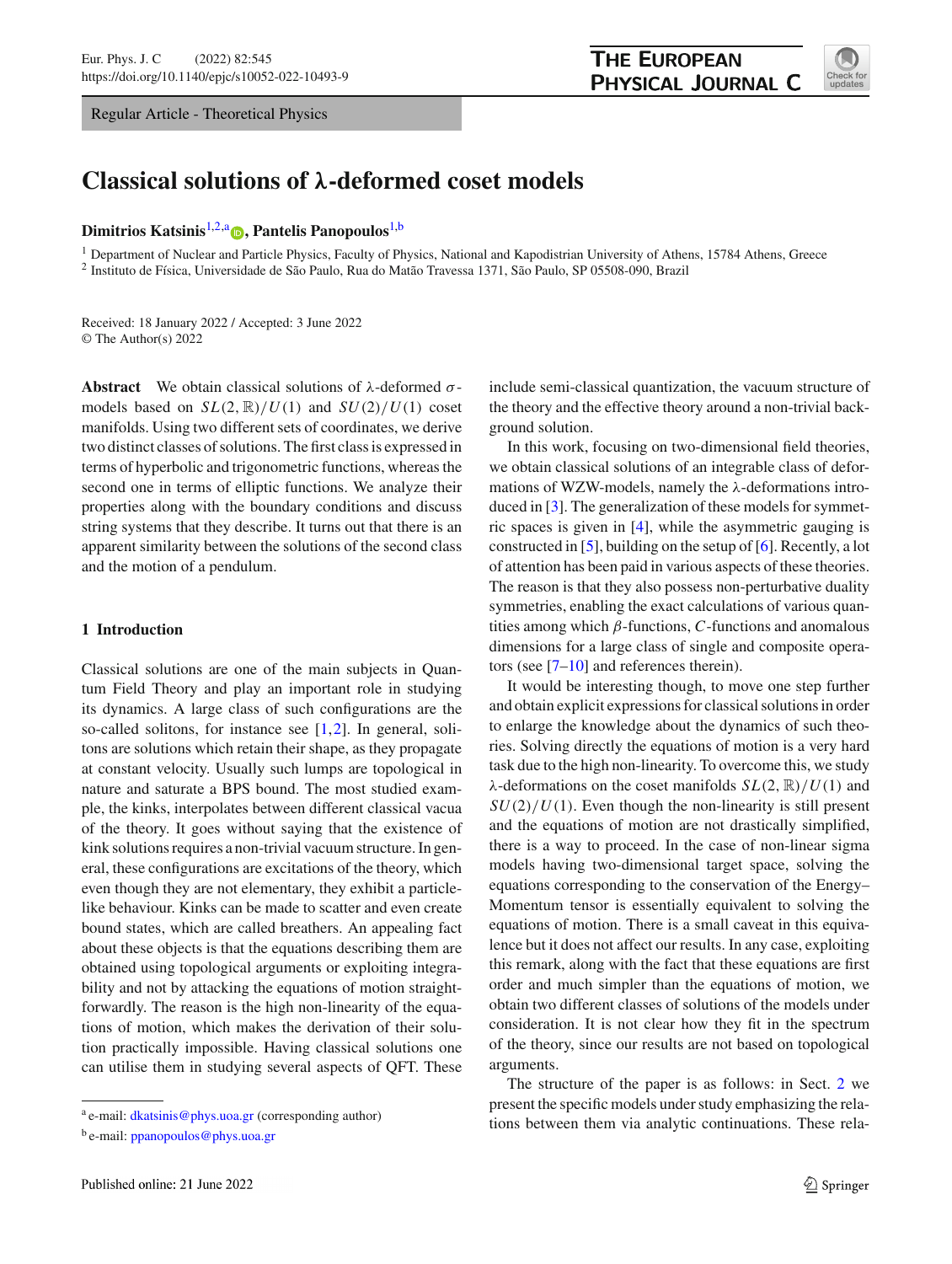tions are useful when deriving solutions of the same class. In Sect. [3](#page-2-0) we present the method for deriving the solutions of this work. By solving the Energy–Momentum tensor conservation equations we obtain two classes of solutions for vectorially and axially gauged *SL*(2, R)/*U*(1) coset model, as well as for the  $SU(2)/U(1)$  model. In Sect. [4](#page-6-0) we analyze the solutions and also present the admissible boundary conditions and possible brane configurations associated to them. In addition, we discuss the effects of the non-perturbative dualities on the solutions. Section [5](#page-16-0) contains conclusions and future directions. Finally, let us mention that in Appendix B we briefly review some aspects of Jacobi elliptic functions. The properties of these functions are required in order to understand properties of the second class of solutions. Our main results are gathered in Tables [1,](#page-4-0) [2,](#page-5-0) [3,](#page-5-1) [4,](#page-7-0) [5](#page-7-1) and [6.](#page-8-0)

# <span id="page-1-0"></span>**2** *λ***-deformations on coset manifolds**

In this section we introduce the models that will occupy our interest, namely the  $SL(2, \mathbb{R})/U(1)$  and  $SU(2)/U(1)$ λ-deformed models. The vectorially gauged *SU*(2)/*U*(1) λdeformed model has been worked out in [\[3](#page-21-0)]. In [\[11](#page-21-6)] its relation to the non-compact variant, i.e. the  $SL(2, \mathbb{R})/U(1)$   $\lambda$ deformed model, was presented. The axial gauging of these models was constructed in [\[5\]](#page-21-2). Some additional technical details on the parametrization of the models are given in Appendix A.

# 2.1  $SU(2)/U(1)$  vector gauging

As a first example we present the  $SU(2)/U(1)$   $\lambda$ -deformed WZW model in the case of vector gauging.<sup>1</sup> The action reads

<span id="page-1-2"></span>
$$
S = \frac{k}{\pi} \int d^2 \sigma \, e^{2\Phi} \times \left[ \frac{1 + \lambda}{1 - \lambda} \partial_+ y_1 \partial_- y_1 + \frac{1 - \lambda}{1 + \lambda} \partial_+ y_2 \partial_- y_2 \right],\tag{1}
$$

where the conformal factor reads

$$
e^{-2\Phi} = 1 - y_1^2 - y_2^2. \tag{2}
$$

Coordinates  $y_1$  and  $y_2$  are related to the usual  $(\theta, \phi)$  coordinates by

<span id="page-1-9"></span>
$$
y_1 = \cos \theta \cos \phi, \quad y_2 = \cos \theta \sin \phi. \tag{3}
$$

It is evident that the coordinates *y*<sup>1</sup> and *y*<sup>2</sup> satisfy the inequality  $y_1^2 + y_2^2 \le 1$ . For completeness, we also write down the equations of motion, which read

<span id="page-1-4"></span>
$$
\partial_{+}\partial_{-}y_{1} = \frac{y_{1}\left(\partial_{+}y_{1}\partial_{-}y_{1} - \left(\frac{1-\lambda}{1+\lambda}\right)^{2}\partial_{+}y_{2}\partial_{-}y_{2}\right)}{y_{1}^{2} + y_{2}^{2} - 1} + \frac{y_{2}\left(\partial_{-}y_{1}\partial_{+}y_{2} + \partial_{+}y_{1}\partial_{-}y_{2}\right)}{y_{1}^{2} + y_{2}^{2} - 1},
$$
\n(4)

and

<span id="page-1-5"></span>
$$
\partial_{+}\partial_{-}y_{2} = \frac{y_{2}\left(\partial_{+}y_{2}\partial_{-}y_{2} - \left(\frac{1+\lambda}{1-\lambda}\right)^{2}\partial_{+}y_{1}\partial_{-}y_{1}\right)}{y_{1}^{2} + y_{2}^{2} - 1} + \frac{y_{1}\left(\partial_{-}y_{2}\partial_{+}y_{1} + \partial_{+}y_{2}\partial_{-}y_{1}\right)}{y_{1}^{2} + y_{2}^{2} - 1}.
$$
\n(5)

Note that the action [\(1\)](#page-1-2), including the  $SL(2, \mathbb{R})/U(1)$  models presented below, respects the duality symmetries

<span id="page-1-7"></span>
$$
\lambda \to 1/\lambda, \quad k \to -k \tag{6}
$$

and also

<span id="page-1-8"></span>
$$
\lambda \to -\lambda, \quad y_1 \leftrightarrow y_2. \tag{7}
$$

These symmetries, if enforced on the solutions, imply that the parameters of the configurations transform in a specific way. We will come back to this later on.

The action  $(1)$  is also written in a new conformally flat form as

<span id="page-1-6"></span>
$$
S = \frac{k}{\pi} \int d^2 \sigma \, e^{2\tilde{\Phi}} \left[ \partial_+ \chi \partial_- \chi + \partial_+ \psi \partial_- \psi \right],\tag{8}
$$

where the conformal factor reads

$$
e^{-2\tilde{\Phi}} = e^{-2\chi} - \left(\frac{1+\lambda}{1-\lambda} - \frac{4\lambda}{1-\lambda^2}\cos^2\psi\right)
$$
(9)

and the coordinates  $\chi$  and  $\psi$  are defined in term of  $\theta$  and  $\phi$  by Eqs. [\(135\)](#page-19-0) and [\(121\)](#page-18-0). These coordinates are valued in an appropriate domain, so that the dilaton is real and the conformal factor  $e^{-2\tilde{\Phi}}$  positive.

2.2  $SL(2, \mathbb{R})/U(1)$  vector gauging

Starting with the *SU*(2)/*U*(1) model and applying the following transformations

<span id="page-1-10"></span>
$$
k \to -k, \quad \kappa \to i\kappa, \quad \theta \to i\rho. \tag{10}
$$

we obtain the  $SL(2, \mathbb{R})/U(1)_V$   $\lambda$ -deformed model.<sup>2</sup> Also, the level *k* ceases being quantized, but this does not concern our analysis. The transformation of  $\kappa$  is required in order to leave the coupling  $\lambda$  invariant. In addition, the transformation of  $\theta$  amounts to exchanging the cosines to hyperbolic cosines.

<span id="page-1-1"></span><sup>1</sup> As the group *SU*(2) does not possess any outer automorphisms, the axial gauging is equivalent to a field re-definition of the vector gauged model, namely  $\theta \to \pi/2 - \theta$ .

<span id="page-1-3"></span><sup>2</sup> From now on we use this abbreviation for the vectorially gauged  $SL(2, \mathbb{R})/U(1)$  model and  $SL(2, \mathbb{R})/U(1)$ *A* for the axially gauged model presented below.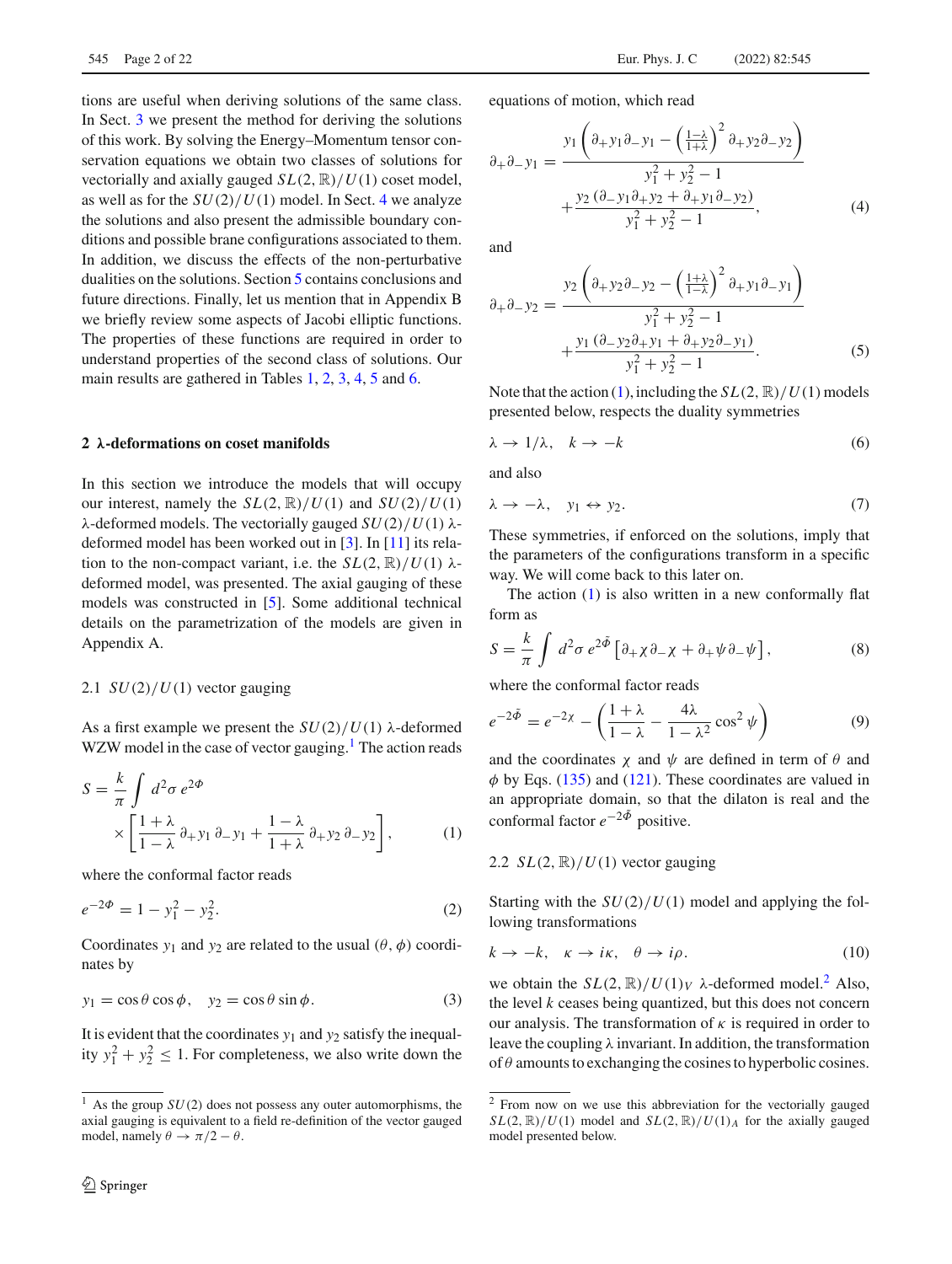Notice that, the overall sign of the action, which is due to the transformation of  $k$ , is absorbed by the dilaton, so that the later remains manifestly positive in the new coordinates. In this case, the action reads

<span id="page-2-1"></span>
$$
S = \frac{k}{\pi} \int d^2 \sigma \, e^{2\Phi} \times \left[ \frac{1+\lambda}{1-\lambda} \partial_+ y_1 \, \partial_- y_1 + \frac{1-\lambda}{1+\lambda} \partial_+ y_2 \, \partial_- y_2 \right],\tag{11}
$$

where the conformal factor reads

$$
e^{-2\Phi} = y_1^2 + y_2^2 - 1\tag{12}
$$

and the coordinates  $y_1$  and  $y_2$  are related to the coordinates  $\rho$  and  $\phi$  as

<span id="page-2-6"></span>
$$
y_1 = \cosh \rho \cos \phi, \quad y_2 = \cosh \rho \sin \phi. \tag{13}
$$

The equations of motion coincide with  $(4)$  and  $(5)$ , since the actions [\(1\)](#page-1-2) and [\(11\)](#page-2-1) as functionals of  $y_1$  and  $y_2$ , differ only by an overall sign. Nevertheless, in this case the coordinates *y*<sup>1</sup> and *y*<sup>2</sup> are defined in the complimentary region satisfying  $y_1^2 + y_2^2 \ge 1$ . Following the steps of the previous section, the action  $(11)$  can be rewritten as

<span id="page-2-5"></span>
$$
S = \frac{k}{\pi} \int d^2 \sigma \, e^{2\tilde{\Phi}} \left[ \partial_+ \chi \partial_- \chi + \partial_+ \psi \partial_- \psi \right],\tag{14}
$$

where the conformal factor reads

$$
e^{-2\tilde{\Phi}} = \frac{1+\lambda}{1-\lambda} - \frac{4\lambda}{1-\lambda^2} \cos^2 \psi - e^{-2\chi} \tag{15}
$$

and the coordinates  $\chi$  and  $\psi$  are defined in terms of  $\rho$  and  $\phi$ by [\(120\)](#page-18-1) and [\(121\)](#page-18-0).

# 2.3  $SL(2, \mathbb{R})/U(1)$  axial gauging

Implementing the transformations  $\rho \to \rho + i\pi/2$ , which is equivalent to

<span id="page-2-2"></span>
$$
y_I \to i y_I, \quad I = 1, 2,\tag{16}
$$

on  $SL(2, \mathbb{R})/U(1)_V$  model we obtain the  $SL(2, \mathbb{R})/U(1)_A$ λ-deformed model. Interestingly enough, the transformation, relating the axial and vector gauged WZW models at full quantum level [\[12\]](#page-21-7), also relates the  $\lambda$ -deformed theories (at least semi-classically). The corresponding action reads

<span id="page-2-3"></span>
$$
S = \frac{k}{\pi} \int d^2 \sigma \, e^{2\Phi} \times \left[ \frac{1+\lambda}{1-\lambda} \partial_+ y_1 \partial_- y_1 + \frac{1-\lambda}{1+\lambda} \partial_+ y_2 \partial_- y_2 \right],\tag{17}
$$

where the conformal factor reads

$$
e^{-2\Phi} = y_1^2 + y_2^2 + 1\tag{18}
$$

and the coordinates  $y_1$  and  $y_2$  are related to the coordinates  $\rho$  and  $\phi$  as

<span id="page-2-7"></span>
$$
y_1 = \sinh \rho \cos \phi, \quad y_2 = \sinh \rho \sin \phi. \tag{19}
$$

The equations of motion are obtained by applying the transformation  $(16)$  to the equations of motion  $(4)$  and  $(5)$ . It amounts to setting  $-1$  to  $+1$  on the denominators of the right-hand-sides. The action [\(17\)](#page-2-3) can be rewritten as

<span id="page-2-4"></span>
$$
S = \frac{k}{\pi} \int d^2 \sigma \, e^{2\tilde{\Phi}} \left[ \partial_+ \chi \partial_- \chi + \partial_+ \psi \partial_- \psi \right],\tag{20}
$$

where the conformal factor reads

$$
e^{-2\tilde{\Phi}} = \frac{1+\lambda}{1-\lambda} - \frac{4\lambda}{1-\lambda^2} \cos^2 \psi + e^{-2\chi} \tag{21}
$$

the coordinates  $\chi$  and  $\psi$  are defined in terms of  $\rho$  and  $\phi$  by Eqs.  $(131)$  and  $(121)$ . Finally, notice that the action  $(20)$  is obtain by [\(14\)](#page-2-5) by sending  $\chi \rightarrow \chi + i\pi/2$ .

# <span id="page-2-0"></span>**3 Classical solutions**

In this section we derive two different classes of solutions for each model. The first class of solutions is derived using the actions in terms of the coordinates  $y_1$  and  $y_2$ . For the second class of solutions we use the actions in terms of the coordinates  $\chi$  and  $\psi$ . Even though we could have used a different ansatz to solve the equations of motion of the same action, i.e. the one in terms of  $y_1$  and  $y_2$ , we employ the action in terms of  $\chi$  and  $\psi$ , which motivates the ansatz more naturally.

The first class of solutions, corresponding to the actions  $(1)$ ,  $(11)$  and  $(17)$ , is expressed using hyperbolictrigonometric functions, whereas the second one, corresponding to the actions  $(8)$ ,  $(14)$  and  $(20)$ , in terms of Jacobi elliptic functions. As expected, the relations of the models via analytic continuation, are also reflected to the classical solutions of the same type as well. Recall that [\(16\)](#page-2-2) relates the axially and vectorially gauged  $SL(2, \mathbb{R})/U(1)$  models, while the  $SU(2)/U(1)$  and the vectorially gauged  $SL(2, \mathbb{R})/U(1)$ model merely differ by the fact that the coordinates are valued in complementary regions. Therefore, solving one model is enough for solving all of them and the differences of the solutions are highlighted wherever it is necessary.

## 3.1 A remark on the solution of the equations of motion

It is evident that solving directly the equations of motion [\(4\)](#page-1-4) and [\(5\)](#page-1-5) is quite difficult. To untie our hands, a trick is needed which will allows us to sidestep this obstacle. Let us consider a non-linear sigma model (we do not include  $B_{\mu\nu}$  field since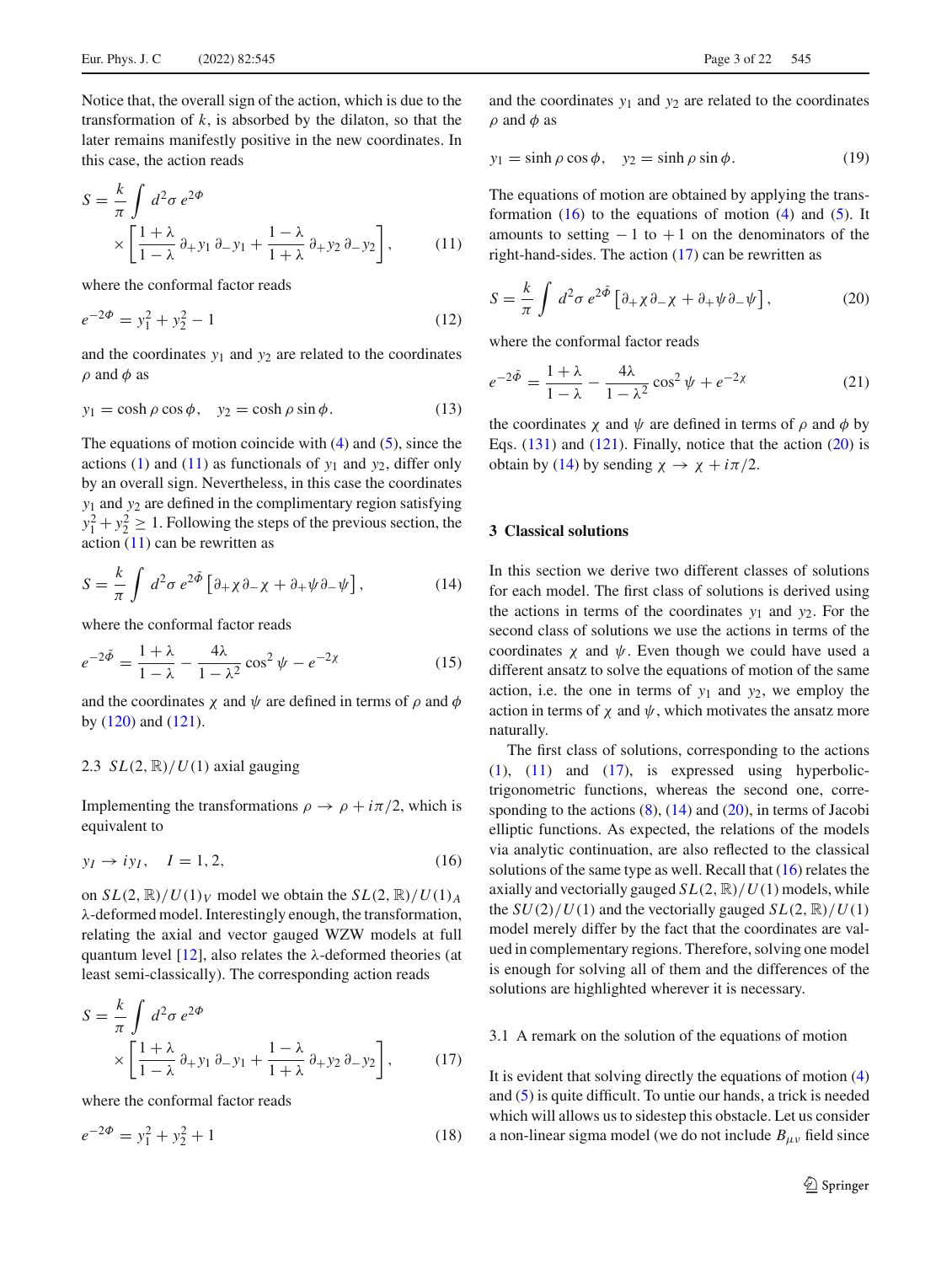it is absent in our models)

$$
S = \frac{1}{2\pi} \int d^2 \sigma \, G_{\mu\nu}(X) \partial_+ X^\mu \partial_- X^\nu. \tag{22}
$$

The non-vanishing components of the Energy–Momentum tensor are given by

$$
T_{\pm\pm} = G_{\mu\nu}\partial_{\pm}X^{\mu}\partial_{\pm}X^{\nu}
$$
\n(23)

satisfying  $\partial_{\pm}T_{\pm\pm} = 0$  on-shell. Due to the previous equations, it follows that  $T_{\pm\pm}$  satisfy

<span id="page-3-0"></span>
$$
G_{\mu\nu}\partial_{\pm}X^{\mu}\partial_{\pm}X^{\nu} = f_{\pm}(\sigma_{\pm}).\tag{24}
$$

These are essentially, first integrals of the equations of motion and, as known, solutions of the equations of motion also solve [\(24\)](#page-3-0). In addition,  $f_{+}(\sigma_{+})$  are functions, which can be set to constants, denoted as  $C_{\pm}$ . Without loss of generality, we may additionally select  $C_{\pm} = C$ . Performing a Lorentz boost on the world-sheet we may always restore unequal values of *C*<sup>+</sup> and *C*−. The models under study have a positive definite metric, thus these constants are necessarily positive. Notice that in order to embed this model in string theory, one has to consider the tensor product of this theory with another one, so that the overall Energy–Momentum vanishes, implying that the Virasoro constraints are satisfied. Slightly abusing the terminology and having the previous remark in mind, we will refer to  $(24)$  as the Virasoro constraints.

As mentioned, the Energy–Momentum tensor is conserved on-shell. Nevertheless, the converse is not generally true, unless the target space is two-dimensional. In this case it follows that

<span id="page-3-6"></span>
$$
\begin{pmatrix} \partial_- T_{++} \\ \partial_+ T_{--} \end{pmatrix} = \begin{pmatrix} \partial_+ X^1 & \partial_+ X^2 \\ \partial_- X^1 & \partial_- X^2 \end{pmatrix} \begin{pmatrix} \frac{\delta \mathcal{L}}{\delta X^1} \\ \frac{\delta \mathcal{L}}{\delta X^2} \end{pmatrix},
$$
(25)

where *L* is the Lagrangian density and  $\delta \mathcal{L}/\delta X^{\mu}$  is the variation of the action with respect to the  $X^{\mu}$  field. Thus, if the matrix on the right-hand-side is invertible, the solutions of the Virasoro constraints are also solutions of the equations of motion.<sup>[3](#page-3-1)</sup> This approach resembles the Pohlmeyer reduction, where one gauge fixes the world-sheet diffeomorphisms [\[13](#page-21-8)].

## 3.2 First class of solutions

Having clarified our methodology, we derive the solutions of the models presented in the previous section.

As a first example we derive classical solutions of the model described by the action [\(11\)](#page-2-1). The Virasoro constraints [\(24\)](#page-3-0) constitute the pair of differential equations

$$
\frac{1+\lambda}{1-\lambda}(\partial_{\pm}y_1)^2 + \frac{1-\lambda}{1+\lambda}(\partial_{\pm}y_2)^2 = \frac{m^2}{4}(y_1^2 + y_2^2 - 1), \tag{26}
$$

where we have set  $C = m^2/4$  so that the right-hand-side is manifestly positive, as the left-hand-side. The factor of 1/4 is introduced for future convenience. In order to obtain nontrivial solutions, it is required that  $m \neq 0$ . We can decouple the equations as follows

<span id="page-3-2"></span>
$$
\frac{1+\lambda}{1-\lambda} (\partial_{\pm} y_1)^2 = \frac{m^2}{4} \left( y_1^2 + c_{\pm} - \frac{1}{2} \right),
$$
 (27)

<span id="page-3-5"></span>
$$
\frac{1-\lambda}{1+\lambda} (\partial_{\pm} y_2)^2 = \frac{m^2}{4} \left( y_2^2 - c_{\pm} - \frac{1}{2} \right).
$$
 (28)

The equations above have similar form, their only difference is the sign in front of  $c_{+}$ . Thus, solving one equation suffices to obtain solutions for both equations. Considering Eq. [\(27\)](#page-3-2), we immediately obtain that

<span id="page-3-4"></span>
$$
\frac{\partial_{\pm} y_1}{\sqrt{y_1^2 + c_{\pm} - \frac{1}{2}}} = s_{\pm} \frac{m}{2} \sqrt{\frac{1 - \lambda}{1 + \lambda}},
$$
(29)

where  $s_{+}$  are constants that take independently the value 1 or  $-1$ . From now on, we also set  $c_{\pm} = c^4$  $c_{\pm} = c^4$ . Since is it straightforward to solve Eq. [\(29\)](#page-3-4), we just present the solutions and make some comments.

First, the functional form of the solution of [\(29\)](#page-3-4) depends on the value of the constant *c*. It turns out that the parametric space is divided in three regions, namely  $c > 1/2$ ,  $1/2 >$  $c > -1/2$  and  $-1/2 > c$ , along with the limiting values  $c = \pm 1/2$ . Secondly, a quick glimpse on [\(28\)](#page-3-5) suffices in order to realize that the solutions for  $y_2$  are obtained from the  $y_1$ solutions by sending  $c \to -c$  and  $\lambda \to -\lambda$ , while adapting the allowed values for *c*. Finally, one should combine the solutions for *y*<sup>1</sup> and *y*2, taking into account the requirement that their derivatives are linearly independent as noted in [\(25\)](#page-3-6). Essentially, this condition implies that the solutions for *y*<sup>1</sup> and *y*<sup>2</sup> should not be functions of the same variable. In following we choose  $y_1 = y_1(\tau)$  and also discard the various signs  $s_{\pm}$ . These can be recovered by parity transformations of the world-sheet coordinates, combined with the discrete symmetries of the action, such as  $y_1 \rightarrow -y_1$ . We gather the solutions appropriately matched in Table [1.](#page-4-0) One can verify

<span id="page-3-1"></span><sup>&</sup>lt;sup>3</sup> Of course it is possible that the solutions of the Virassoro constraint still solve the equations of motion even if the matrix is not invertible, but this is not the case for the solutions of this work.

<span id="page-3-3"></span> $\frac{4}{4}$  One can show that this choice is a consistency condition of the equations. In order to keep our expressions as simple a possible, we present the derivation having set the constants  $c_+$  and  $c_-$  to equal values all along the calculation.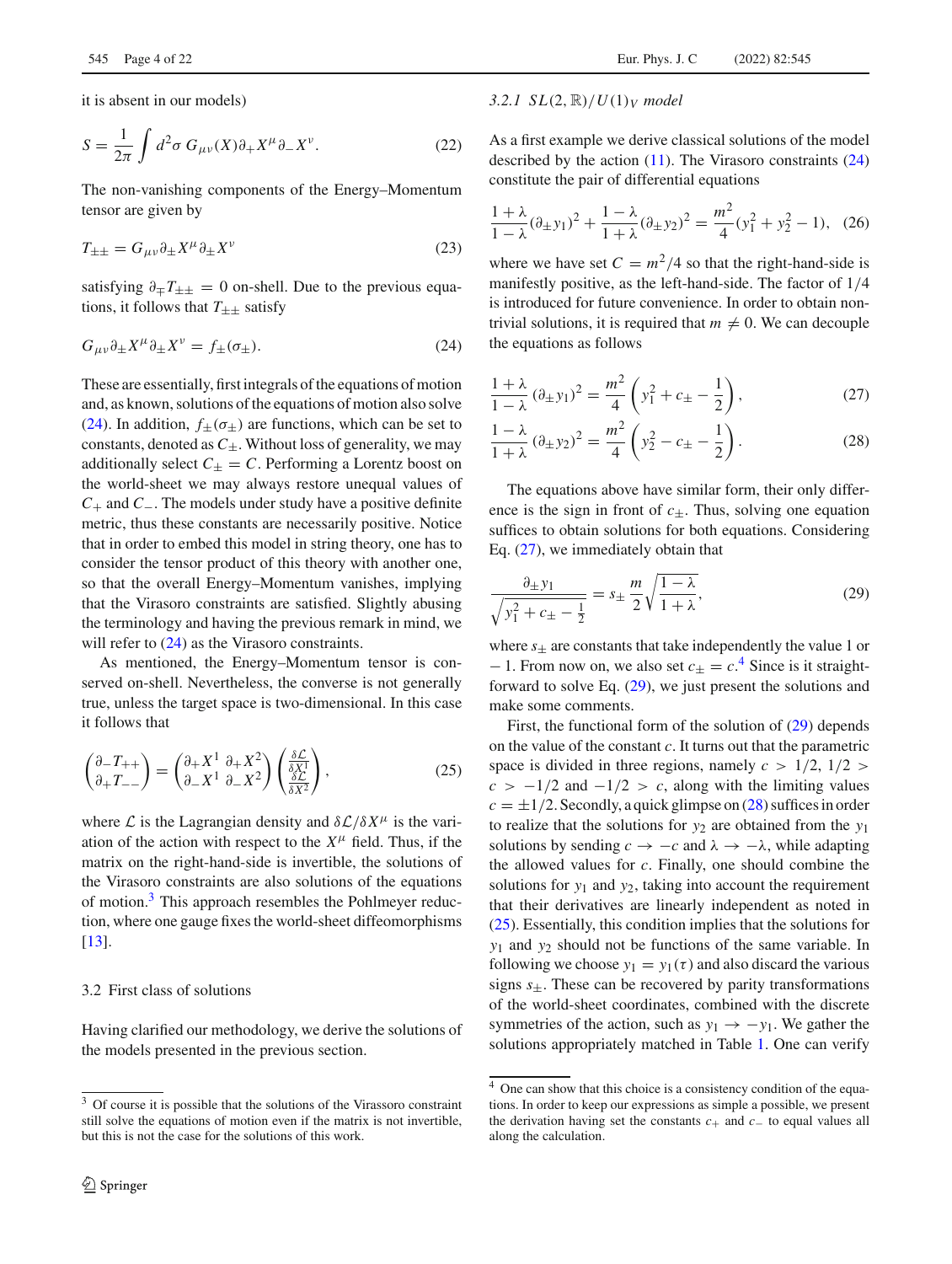<span id="page-4-0"></span>**Table 1** First class of solution for the  $SL(2, \mathbb{R})/U(1)_V$ λ-deformed model

|                                  | $y_1(\tau)$                                                                                          | $y_2(\sigma)$                                                                                             |
|----------------------------------|------------------------------------------------------------------------------------------------------|-----------------------------------------------------------------------------------------------------------|
| $c > \frac{1}{2}$                | $\sqrt{c-\frac{1}{2}} \sinh\left(m\sqrt{\frac{1-\lambda}{1+\lambda}}\left(\tau-\tau_0\right)\right)$ | $\sqrt{c+\frac{1}{2}} \cosh\left(m\sqrt{\frac{1+\lambda}{1-\lambda}} (\sigma-\sigma_0)\right)$            |
| $\frac{1}{2} > c > -\frac{1}{2}$ | $\sqrt{\frac{1}{2}-c \cosh\left(m\sqrt{\frac{1-\lambda}{1+\lambda}}\left(\tau-\tau_0\right)\right)}$ | $\sqrt{c+\frac{1}{2}} \cosh\left(m\sqrt{\frac{1+\lambda}{1-\lambda}} (\sigma-\sigma_0)\right)$            |
| $-\frac{1}{2} > c$               | $\sqrt{\frac{1}{2}-c \cosh\left(m\sqrt{\frac{1-\lambda}{1+\lambda}}\left(\tau-\tau_0\right)\right)}$ | $\sqrt{-\frac{1}{2}-c \sinh\left(m\sqrt{\frac{1+\lambda}{1-\lambda}}\left(\sigma-\sigma_0\right)\right)}$ |
| $c=\frac{1}{2}$                  | $\mathcal{A} \exp \left(m \sqrt{\frac{1-\lambda}{1+\lambda}} \left(\tau - \tau_0\right)\right)$      | $\cosh\left(m\sqrt{\frac{1+\lambda}{1-\lambda}}\left(\sigma-\sigma_0\right)\right)$                       |
| $c = -\frac{1}{2}$               | $\cosh\left(m\sqrt{\frac{1-\lambda}{1+\lambda}}\left(\tau-\tau_0\right)\right)$                      | $\mathcal{A} \exp \left(m \sqrt{\frac{1+\lambda}{1-\lambda}} \left(\sigma - \sigma_0\right)\right)$       |

that these indeed satisfy the equations of motion  $(4)$  and  $(5)$ .<sup>[5](#page-4-1)</sup> Notice that  $\tau_0$  and  $\sigma_0$  are integration constants, which may be regarded as collective coordinates of the solutions.

# *3.2.2 SL*(2, R)/*U*(1)*<sup>A</sup> model*

In the axial gauging case, writing down the Virasoro constraints corresponding to the action [\(17\)](#page-2-3), one realizes that the solutions are obtained by setting

$$
c \to -c, \quad 1/2 \to -1/2 \tag{30}
$$

on the coefficients of various functions in Table [1,](#page-4-0) while neglecting the overall minus sign to compensate the *i* factor of the transformation [\(16\)](#page-2-2). Note that the range of *c* should be adjusted appropriately. The solutions are gathered in Table [2.](#page-5-0)

## *3.2.3 SU*(2)/*U*(1) *model*

The solutions of the *SU*(2)/*U*(1) model are obtain by the ones of  $SL(2, \mathbb{R})/U(1)_V$  case, for  $m^2 \rightarrow -m^2$ . As this coset is compact, the admissible values of the parameter *c*, are bounded. In particular, it turns out that *c* satisfies the inequality  $1/2 \ge c \ge -1/2$ . The solution are gathered in Table [3.](#page-5-1) Notice that all solutions in Tables [1](#page-4-0) and [2](#page-5-0) (except the exponential ones) can be cast in the form given above.

## 3.3 Second class of solutions

The second class of solutions is expressed in terms of Jacobi elliptic functions. A short review is given in Appendix B where all the necessary definitions are provided, along with several properties of these functions. A careful study will help the unfamiliar reader for the better understanding of the material that follows.

# *3.3.1 SL*(2, R)/*U*(1)*<sup>V</sup> model*

Let us now derive solutions for the action [\(14\)](#page-2-5). We implement the same strategy that we used for the first class of solutions by solving the Virasoro constraints and combining the solutions appropriately to satisfy the equations of motion. Again, the form of the metric implies that the constants appearing at the right-hand-sides of the Virasoro constraints have to be positive definite. Thus, in the following we obtain solutions of the equations

$$
(\partial_{\pm} \chi)^2 + (\partial_{\pm} \psi)^2 = \frac{m^2}{4} \left( \frac{1 + \lambda}{1 - \lambda} - \frac{4\lambda}{1 - \lambda^2} \cos^2 \psi - e^{-2\chi} \right).
$$
 (31)

these equations can be decoupled as

<span id="page-4-4"></span><span id="page-4-2"></span>
$$
(\partial_{\pm}\chi)^{2} + \frac{m^{2}}{4}e^{-2\chi} = \frac{m^{2}}{4}c_{\pm}^{2},
$$
\n
$$
(\partial_{\pm}\psi)^{2} - \frac{m^{2}}{4}\left(\frac{1+\lambda}{1-\lambda} - \frac{4\lambda}{1-\lambda^{2}}\cos^{2}\psi\right) = -\frac{m^{2}}{4}c_{\pm}^{2}.
$$
\n(32)

Positivity of the constants on the right-hand-side of [\(32\)](#page-4-2) is required, due to the manifest positivity of the left-hand-side. Immediately, it follows that  $\chi$  is given by

$$
e^{\chi} = \frac{1}{c} \cosh\left[m c \left(\frac{\sigma^+ \pm \sigma^-}{2} + \alpha\right)\right],\tag{34}
$$

where  $\alpha$  is an integration constant. Notice that the Eq. [\(32\)](#page-4-2) are incompatible, unless  $c_{+} = c_{-} = c > 0$ . Moving to the second pair of equations we can factorise it as

$$
(\partial_{\pm}\psi)^{2} = \frac{m^{2}}{4} \ell^{2} \left(1 - \kappa^{2} \cos^{2}\psi\right), \quad \lambda > 0, \tag{35}
$$

$$
(\partial_{\pm}\psi)^2 = \frac{m^2}{4}\ell^2\left(1 - \kappa^2\sin^2\psi\right), \quad \lambda < 0,\tag{36}
$$

where  $\kappa^2$  is the elliptic modulus, which is given by

<span id="page-4-3"></span>
$$
\kappa^2 = \frac{4|\lambda|}{1 - \lambda^2} \frac{1}{\ell^2} \tag{37}
$$

<span id="page-4-1"></span><sup>&</sup>lt;sup>5</sup> Recall that the  $SL(2, \mathbb{R})/U(1)_V$  and the  $SU(2)/U(1)$  share the same equations of motion.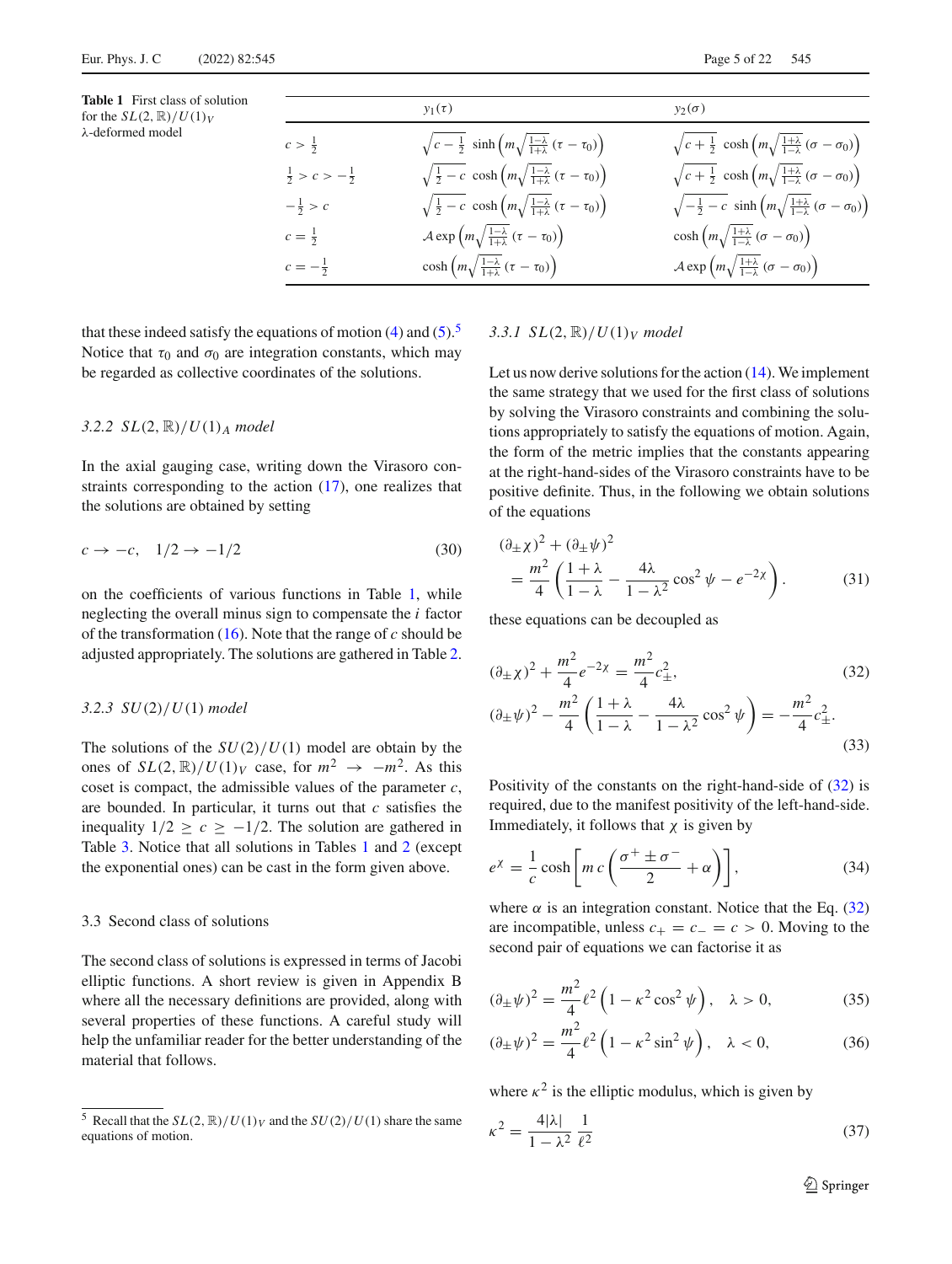<span id="page-5-0"></span>

|                                   | <b>Table 2</b> First class of solution |
|-----------------------------------|----------------------------------------|
| for the $SL(2,\mathbb{R})/U(1)$ A |                                        |
| $\lambda$ -deformed model         |                                        |

|                                  | $y_1(\tau)$                                                                                          | $y_2(\sigma)$                                                                                            |
|----------------------------------|------------------------------------------------------------------------------------------------------|----------------------------------------------------------------------------------------------------------|
| $c > \frac{1}{2}$                | $\sqrt{c-\frac{1}{2}} \cosh\left(m\sqrt{\frac{1-\lambda}{1+\lambda}}\left(\tau-\tau_0\right)\right)$ | $\sqrt{c+\frac{1}{2}} \sinh\left(m\sqrt{\frac{1+\lambda}{1-\lambda}}\left(\sigma-\sigma_0\right)\right)$ |
| $\frac{1}{2} > c > -\frac{1}{2}$ | $\sqrt{\frac{1}{2}} - c \sinh \left(m \sqrt{\frac{1-\lambda}{1+\lambda}} (\tau - \tau_0)\right)$     | $\sqrt{c+\frac{1}{2}} \sinh\left(m\sqrt{\frac{1+\lambda}{1-\lambda}}\left(\sigma-\sigma_0\right)\right)$ |
| $-\frac{1}{2} > c$               | $\sqrt{\frac{1}{2}} - c \sinh \left(m \sqrt{\frac{1-\lambda}{1+\lambda}} (\tau - \tau_0)\right)$     | $\sqrt{-\frac{1}{2}} - c \cosh\left(m\sqrt{\frac{1+\lambda}{1-\lambda}} (\sigma - \sigma_0)\right)$      |
| $c = \frac{1}{2}$                | $\mathcal{A} \exp \left(m \sqrt{\frac{1-\lambda}{1+\lambda}} \left(\tau - \tau_0\right)\right)$      | $\sinh\left(m\sqrt{\frac{1+\lambda}{1-\lambda}}\left(\sigma-\sigma_0\right)\right)$                      |
| $c = -\frac{1}{2}$               | $\sinh\left(m\sqrt{\frac{1-\lambda}{1+\lambda}}\left(\tau-\tau_0\right)\right)$                      | $\mathcal{A} \exp \left(m \sqrt{\frac{1+\lambda}{1-\lambda}} \left(\sigma - \sigma_0\right)\right)$      |
|                                  |                                                                                                      |                                                                                                          |
|                                  | $y_1(\tau)$                                                                                          | $y_2(\sigma)$                                                                                            |
| $\frac{1}{2} > c > -\frac{1}{2}$ | $\sqrt{\frac{1}{2}-c \cos\left(m\sqrt{\frac{1-\lambda}{1+\lambda}} \left(\tau-\tau_0\right)\right)}$ | $\sqrt{\frac{1}{2}+c \cos\left(m\sqrt{\frac{1+\lambda}{1-\lambda}} \left(\sigma-\sigma_0\right)\right)}$ |

λ-deformed model

<span id="page-5-1"></span>**Table 3** First class of solut for the  $SU(2)/U(1)$ 

and  $\ell$  is defined by the equation

<span id="page-5-6"></span>
$$
\ell^2 = \frac{1 + |\lambda|}{1 - |\lambda|} - c^2.
$$
 (38)

As these equations are of the form of  $(140)$ , it follows that their solution is

<span id="page-5-4"></span>
$$
\psi = \operatorname{am} \left[ m \ell \left( \frac{\sigma^+ \mp \sigma^-}{2} + \beta \right) \Big| \kappa^2 \right] + \frac{\pi}{2} \frac{\lambda + |\lambda|}{2 |\lambda|}, \qquad (39)
$$

where am( $x|m$ ) is the Jacobi amplitude.<sup>6</sup> The reality of the solutions requires  $l^2 \geq 0$ , which implies that *c* is subject to the constraint

<span id="page-5-5"></span>
$$
\sqrt{\frac{1+|\lambda|}{1-|\lambda|}} \ge c \ge 0.
$$
\n(40)

Choosing  $\chi = \chi(\tau)$  (and necessarily  $\psi = \psi(\sigma)$ ) we obtain the solution

$$
e^{\chi(\tau)} = \frac{1}{c} \cosh\left[m c \left(\tau - \tau_0\right)\right],\tag{41}
$$

$$
\psi(\sigma) = \operatorname{am} \left[ m \ell \left( \sigma - \sigma_0 \right) \middle| \kappa^2 \right] + \frac{\pi}{2} \frac{\lambda + |\lambda|}{2|\lambda|}. \tag{42}
$$

Of course, the class of solutions  $\chi = \chi(\sigma)$  and  $\psi = \psi(\tau)$ is also admissible.

#### *3.3.2 SL*(2, R)/*U*(1)*<sup>A</sup> model*

For the axial gauging we have to solve the Virasoro constraints

$$
(\partial_{\pm}\chi)^2 + (\partial_{\pm}\psi)^2 = \frac{m^2}{4} \left[ \frac{1+\lambda}{1-\lambda} - \frac{4\lambda}{1-\lambda^2} \cos^2\psi + e^{-2\chi} \right].
$$
 (43)

Notice that both contributions of the right-hand-side are manifestly positive. This fact has interesting consequences at the set of solutions. Decoupling the equations as in the case of vector gauging, there are two distinct pairs of equations

<span id="page-5-3"></span>
$$
(\partial_{\pm}\chi)^{2} - \frac{m^{2}}{4}e^{-2\chi} = \pm\frac{m^{2}}{4}c_{\pm}^{2},
$$
\n
$$
(\partial_{\pm}\psi)^{2} - \frac{m^{2}}{4}\left(\frac{1+\lambda}{1-\lambda} - \frac{4\lambda}{1-\lambda^{2}}\cos^{2}\psi\right) = \mp\frac{m^{2}}{4}c_{\pm}^{2},
$$
\n(45)

since the left-hand-side of [\(44\)](#page-5-3) is not manifestly positive. Again, the equations are incompatible unless  $c_{+} = c_{-} = c$ . Choosing first, the plus sign in [\(44\)](#page-5-3) we obtain the solution

$$
e^{\chi} = \frac{1}{c} \sinh \left[ mc \left( \frac{\sigma^+ \pm \sigma^-}{2} + \alpha \right) \right].
$$
 (46)

<span id="page-5-10"></span><span id="page-5-9"></span>The solution for  $\psi$  is provided by [\(39\)](#page-5-4), where *c* is subjected to Eq. [\(40\)](#page-5-5). Of course, *c* may be taken purely imaginary to provide a solution for the minus sign in [\(44\)](#page-5-3). In such a case the solution is automatically real and the parameter *c* is unconstrained. Putting everything together, we obtain the following class of solutions

<span id="page-5-11"></span><span id="page-5-7"></span>
$$
e^{\chi_1(\tau)} = \frac{1}{c} \sinh \left[ mc \left( \tau - \tau_0 \right) \right],\tag{47}
$$

$$
\psi_1(\sigma) = \text{am}\left[m\,\ell\,(\sigma - \sigma_0)\,\middle|\,\kappa^2\right] + \frac{\pi}{2}\frac{\lambda + |\lambda|}{2|\lambda|},\tag{48}
$$

where the elliptic modulus  $\kappa^2$  and  $\ell$  are defined in [\(37\)](#page-4-3) and [\(38\)](#page-5-6), respectively, as well as,

<span id="page-5-12"></span><span id="page-5-8"></span>
$$
e^{\chi_2(\tau)} = \frac{1}{c} \sin\left[m\,c\,(\tau - \tau_0)\right],\tag{49}
$$

$$
\psi_2(\sigma) = \operatorname{am} \left[ m \tilde{\ell} \left( \sigma - \sigma_0 \right) \left| \tilde{\kappa}^2 \right] + \frac{\pi}{2} \frac{\lambda + |\lambda|}{2 |\lambda|}, \right] \tag{50}
$$

<span id="page-5-2"></span><sup>6</sup> See Appendix B for a review about basic properties of the Jacobi elliptic functions.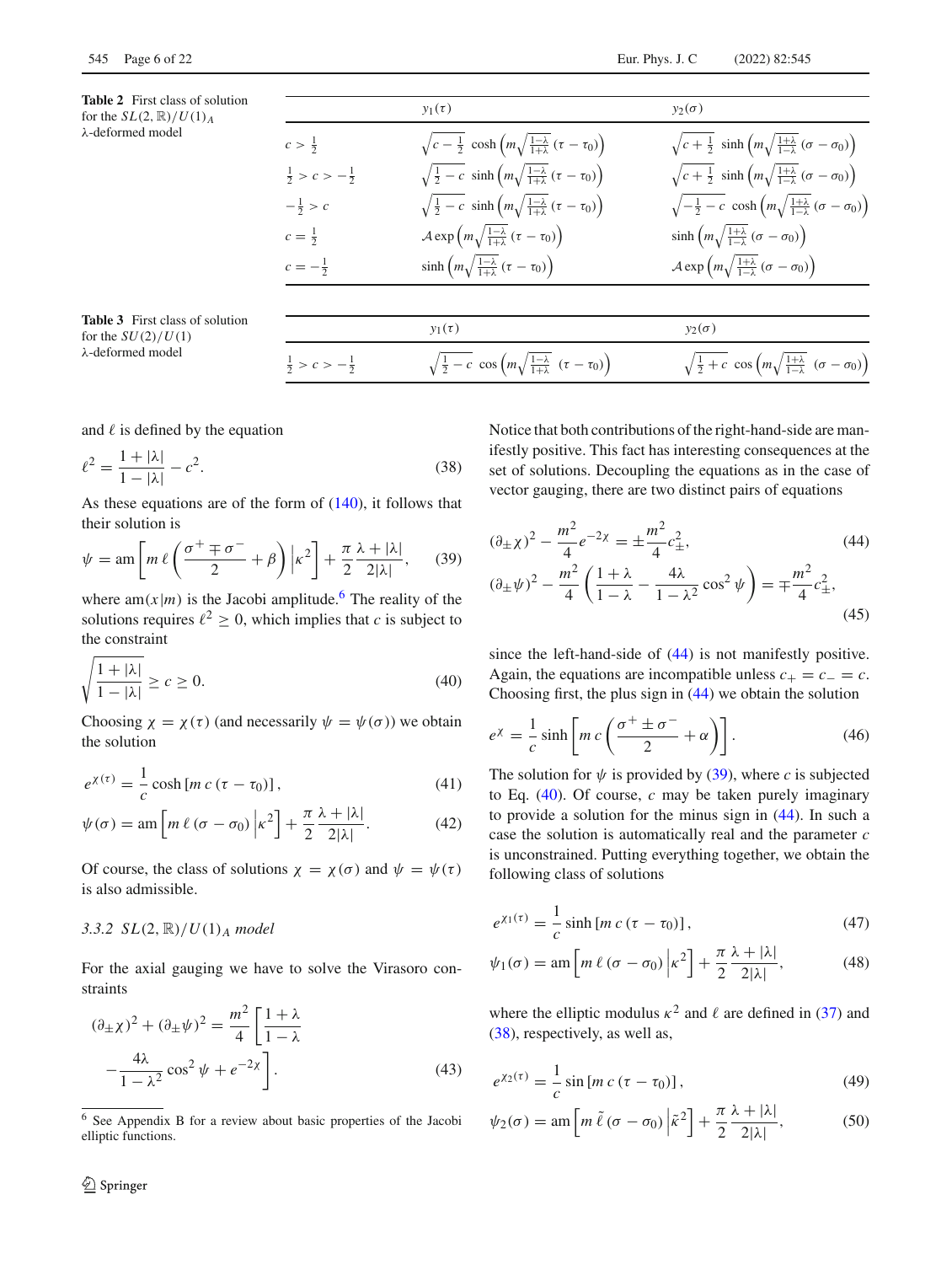where the elliptic modulus  $\tilde{\kappa}^2$  and  $\tilde{\ell}$  are defined as

<span id="page-6-5"></span>
$$
\tilde{\kappa}^2 = \kappa^2|_{\ell^2 \to \tilde{\ell}^2}, \quad \tilde{\ell}^2 = \ell^2|_{c^2 \to -c^2}.\tag{51}
$$

Notice that this solution is valid for any *c*. Of course, one can interchange  $\sigma$  and  $\tau$  to obtain the rest of the solutions of this model.

#### *3.3.3 SU*(2)/*U*(1) *model*

Finally we proceed with the solutions on the *SU*(2)/*U*(1). Proceeding in the usual manner, by solving the Virasoro constraints, the decoupled equations read

$$
(\partial_{\pm}\chi)^2 - \frac{m^2}{4}e^{-2\chi} = -\frac{m^2}{4}c_{\pm}^2,\tag{52}
$$

$$
(\partial_{\pm}\psi)^{2} + \frac{m^{2}}{4}\left(\frac{1+\lambda}{1-\lambda} - \frac{4\lambda}{1-\lambda^{2}}\cos^{2}\psi\right) = \frac{m^{2}}{4}c_{\pm}^{2}, \quad (53)
$$

where the right-hand-side of  $(53)$  is manifestly positive in view of [\(123\)](#page-18-2). The solution of the first equation is

$$
e^{\chi} = \frac{1}{c} \sin \left[ mc \left( \frac{\sigma^+ \pm \sigma^-}{2} + a \right) \right],\tag{54}
$$

while the pair of Eq.  $(53)$  can be written as

$$
(\partial_{\pm}\psi)^2 = \frac{m^2}{4}\bar{\ell}^2 \left(1 - \bar{\kappa}^2 \sin^2\psi\right), \quad \lambda > 0,
$$
 (55)

$$
(\partial_{\pm}\psi)^2 = \frac{m^2}{4}\bar{\ell}^2 \left(1 - \bar{\kappa}^2 \cos^2\psi\right), \quad \lambda < 0,\tag{56}
$$

where the elliptic modulus  $\bar{k}^2$  is defined as

<span id="page-6-7"></span>
$$
\bar{\kappa}^2 = \frac{4|\lambda|}{1-\lambda^2} \frac{1}{\bar{\ell}^2} \tag{57}
$$

and  $\overline{\ell}$  is defined via the equation

$$
\bar{\ell}^2 = c^2 - \frac{1 - |\lambda|}{1 + |\lambda|}.\tag{58}
$$

The reality of the solutions implies that *c* is subject to the constraint

<span id="page-6-8"></span>
$$
c^2 \ge \frac{1 - |\lambda|}{1 + |\lambda|}.\tag{59}
$$

Considering  $\chi = \chi(\tau)$  and  $\psi = \psi(\sigma)$ , the solution reads

$$
e^{\chi(\tau)} = -\frac{1}{c}\sin\left[m\,c\,(\tau-\tau_0)\right],\tag{60}
$$

$$
\psi(\sigma) = \operatorname{am} \left[ m \,\overline{\ell} \, (\sigma - \sigma_0) \, \Big| \bar{\kappa}^2 \right] + \frac{\pi}{2} \frac{|\lambda| - \lambda}{2|\lambda|}.\tag{61}
$$

#### <span id="page-6-0"></span>**4 Properties of the solutions**

In this section we study the properties of the solutions we derived in the previous one. First of all, we summarize the second class of solutions and present their basic features. Then, we specify their boundary conditions. This is required in order to eliminate the surface terms, rising when varying the action. In addition, since  $\sigma$ -models describe string theories, we also mention possible brane configurations, related to the aforementioned boundary conditions.<sup>[7](#page-6-2)</sup> Having specified all admissible cases, we plot the solutions and discuss them. Finally, the effect of the non-perturbative dualities  $(6)$ and [\(7\)](#page-1-8) is described.

## <span id="page-6-9"></span>4.1 Overview of the 2nd class of solutions

<span id="page-6-1"></span>In this section we summarize the second class of solutions and discuss some of their common features. Before doing so, we present the coordinates *y*<sup>1</sup> and *y*<sup>2</sup> for this class of solutions. Taking into account the definitions of  $y_1$  and  $y_2$ for each model, namely Eqs.  $(3)$ ,  $(13)$  and  $(19)$ , along with [\(128\)](#page-18-3), which is common for all models, as well as the Eqs. [\(125\)](#page-18-4), [\(132\)](#page-19-3) and [\(137\)](#page-19-4), it follows that *y*<sup>1</sup> and *y*<sup>2</sup> are given in terms of  $\chi$  and  $\psi$  by

$$
y_1 = \sqrt{\frac{1-\lambda}{1+\lambda}} e^{\lambda} \cos \psi, \quad y_2 = \sqrt{\frac{1+\lambda}{1-\lambda}} e^{\lambda} \sin \psi,
$$
 (62)

for all models. This expressions are free of the subtleties regarding the positivity of  $e^{\chi}$ , which appear in Eqs. [\(47\)](#page-5-7), [\(49\)](#page-5-8) and [\(60\)](#page-6-3). It is evident that this class of solutions parametrize an ellipsis. The eccentricity of this ellipsis depends on  $\lambda$ .<sup>[8](#page-6-4)</sup> In the case  $\chi = \chi(\tau)$  the overall scale of the ellipsis is time dependent, whereas in the case  $\chi = \chi(\sigma)$ , the solution is a rod, whose endpoint(s) lies on ellipses. In both cases, it is straightforward to show that these solutions satisfy

$$
G_{y_1y_1}\partial_{\sigma}y_1\partial_{\tau}y_1 + G_{y_2y_2}\partial_{\sigma}y_2\partial_{\tau}y_2 = 0, \quad \forall \sigma, \tau.
$$
 (63)

This implies that when considering open strings, they are always perpendicular to the surfaces traced by their endpoints. This equation is a direct consequence of the Virasoro

<span id="page-6-2"></span><sup>7</sup> In order to do so one has to tensor the models of this work, with another sigma model corresponding to a metric of indefinite signature. The simplest case is to consider a single time dimension. In this case, the equations of motion are solved by  $t = \frac{1}{2} (m_+ \sigma_+ + m_- \sigma_-)$ . This selection also makes the overall Virasoro constraints vanish, implying that the theory is (classically) conformally invariant. Had we considered  $C_+ \neq C_-$  in [\(24\)](#page-3-0), the obtained solutions would depend on this coordinate and on  $\Sigma = \frac{1}{2} (m_+ \sigma_+ - m_- \sigma_-)$ . Thus, from the target space perspective, the values of of *m*<sup>+</sup> and *m*<sup>−</sup> are irrelevant, whereas on the world-sheet their values may be altered by a Lorentz boost.

<span id="page-6-6"></span><span id="page-6-4"></span><span id="page-6-3"></span><sup>&</sup>lt;sup>8</sup> Nevertheless the effect of the  $\lambda$ -deformation is much more than a rescaling of coordinates, as the elliptic modulus depends non-trivially on it.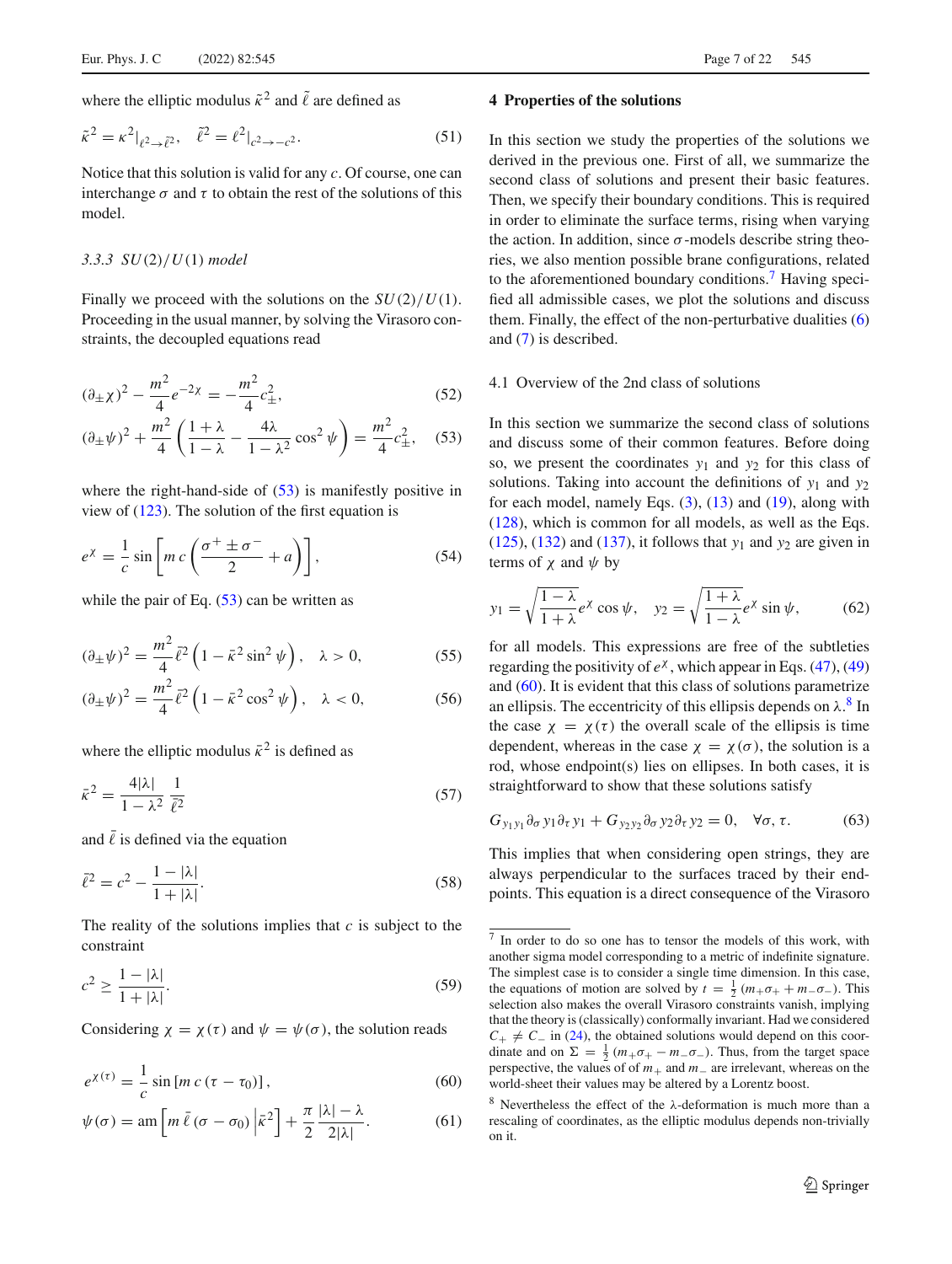<span id="page-7-0"></span>**Table 4** This table summarizes the expressions for the coordinates χ and  $\psi$ , and the elliptic modulus for each of the models of the first column. Notice that there are two kinds of solutions for the  $SL(2, \mathbb{R})/U(1)$ 

axially gauged model. There is no constraint on *c* for the second kind of solutions

| Model                         | $\chi(\tau)$ | $\psi(\sigma)$ | Elliptic modulus | Constraint on c |
|-------------------------------|--------------|----------------|------------------|-----------------|
| $SL(2,\mathbb{R})/U(1)_V$     | (41)         | (42)           | (37)             | (40)            |
| $SL(2,\mathbb{R})/U(1)_{A_1}$ | (47)         | (48)           | (37)             | (40)            |
| $SL(2,\mathbb{R})/U(1)_{A_2}$ | (49)         | (50)           | (51)             |                 |
| SU(2)/U(1)                    | (60)         | (61)           | (57)             | (59)            |

<span id="page-7-1"></span>**Table 5** All solutions of the second class are classified by their characteristics. Solutions are characterized either as static (ST) if  $\psi = \psi(\sigma)$ or as translationally invariant (TI) if  $\psi = \psi(\tau)$ . Similarly, they are characterized as oscillating if the value of the elliptic modulus is greater than

1 and as rotating if it is between zero and one. The expressions for the coordinates  $\chi$  and  $\psi$ , and the elliptic modulus for each of the models of the first column are in Table [4](#page-7-0)

| Model                         | χ              | $\psi$         |           | Phase       | Range of $c$                                                                    | Plot     |
|-------------------------------|----------------|----------------|-----------|-------------|---------------------------------------------------------------------------------|----------|
| $SL(2,\mathbb{R})/U(1)_V$     | $\chi(\tau)$   | $\psi(\sigma)$ | <b>ST</b> | Oscillating | $\frac{1- \lambda }{1+ \lambda } \leq c^2 \leq \frac{1+ \lambda }{1- \lambda }$ | Figure 1 |
| $SL(2,\mathbb{R})/U(1)_V$     | $\chi(\tau)$   | $\psi(\sigma)$ | <b>ST</b> | Rotating    | $0 \leq c^2 \leq \frac{1- \lambda }{1+ \lambda }$                               | Figure 1 |
| $SL(2,\mathbb{R})/U(1)_V$     | $\chi(\sigma)$ | $\psi(\tau)$   | TI        | Oscillating | $\frac{1- \lambda }{1+ \lambda } \leq c^2 \leq \frac{1+ \lambda }{1- \lambda }$ | Figure 2 |
| $SL(2,\mathbb{R})/U(1)_V$     | $\chi(\sigma)$ | $\psi(\tau)$   | <b>TI</b> | Rotating    | $0 \leq c^2 \leq \frac{1- \lambda }{1+ \lambda }$                               | Figure 2 |
| $SL(2,\mathbb{R})/U(1)_{A_1}$ | $\chi(\tau)$   | $\psi(\sigma)$ | <b>ST</b> | Oscillating | $\frac{1- \lambda }{1+ \lambda } \leq c^2 \leq \frac{1+ \lambda }{1- \lambda }$ | Figure 3 |
| $SL(2,\mathbb{R})/U(1)_{A_1}$ | $\chi(\tau)$   | $\psi(\sigma)$ | <b>ST</b> | Rotating    | $0 \leq c^2 \leq \frac{1- \lambda }{1+ \lambda }$                               | Figure 3 |
| $SL(2,\mathbb{R})/U(1)_{A_1}$ | $\chi(\sigma)$ | $\psi(\tau)$   | <b>TI</b> | Oscillating | $\frac{1- \lambda }{1+ \lambda } \leq c^2 \leq \frac{1+ \lambda }{1- \lambda }$ | Figure 4 |
| $SL(2,\mathbb{R})/U(1)_{A_1}$ | $\chi(\sigma)$ | $\psi(\tau)$   | TI        | Rotating    | $0 \leq c^2 \leq \frac{1- \lambda }{1+ \lambda }$                               | Figure 4 |
| $SL(2,\mathbb{R})/U(1)_{A_2}$ | $\chi(\tau)$   | $\psi(\sigma)$ | <b>ST</b> | Rotating    | $c \in \mathbb{R}$                                                              | Figure 5 |
| $SL(2,\mathbb{R})/U(1)_{A_2}$ | $\chi(\sigma)$ | $\psi(\tau)$   | <b>TI</b> | Rotating    | $c \in \mathbb{R}$                                                              | Figure 5 |
| SU(2)/U(1)                    | $\chi(\tau)$   | $\psi(\sigma)$ | <b>ST</b> | Oscillating | $\frac{1- \lambda }{1+ \lambda } \leq c^2 \leq \frac{1+ \lambda }{1- \lambda }$ | Figure 6 |
| SU(2)/U(1)                    | $\chi(\tau)$   | $\psi(\sigma)$ | <b>ST</b> | Rotating    | $\frac{1+ \lambda }{1- \lambda } \leq c^2$                                      | Figure 6 |
| SU(2)/U(1)                    | $\chi(\sigma)$ | $\psi(\tau)$   | <b>TI</b> | Oscillating | $\frac{1- \lambda }{1+ \lambda } \leq c^2 \leq \frac{1+ \lambda }{1- \lambda }$ | Figure 7 |
| SU(2)/U(1)                    | $\chi(\sigma)$ | $\psi(\tau)$   | <b>TI</b> | Rotating    | $\frac{1+ \lambda }{1- \lambda } \leq c^2$                                      | Figure 7 |

constraints. The Virasoro constraints also imply

$$
G_{y_1y_1} \left[ (\partial_\tau y_1)^2 + (\partial_\sigma y_1)^2 \right]
$$
  
+
$$
G_{y_2y_2} \left[ (\partial_\tau y_2)^2 + (\partial_\sigma y_2)^2 \right] = m^2, \quad \forall \sigma, \tau,
$$
(64)

the physical time being  $t = m\tau$ . Thus, there is no momentum flow on strings endpoints. The exact behaviour of the solution depends on the values of the parameters and the boundary conditions. In Table [4](#page-7-0) we gather all equations, which define the second class of solutions for each model. Table [5](#page-7-1) presents the classification of all solutions of the second class according to their features. These include the cases  $\psi = \psi(\sigma)$  and  $\psi = \psi(\sigma)$  $\psi(\tau)$ , as well as whether the value of the elliptic modulus is greater or smaller that one. This classification is analogous to the one performed in [\[14\]](#page-21-9) regarding elliptic string solutions in  $\mathbb{R} \times S^2$ .

Regarding the solutions of  $SL(2, \mathbb{R})/U(1)_V$  model and one of the two solutions of the  $SL(2, \mathbb{R})/U(1)_A$  model, the elliptic modulus  $\kappa^2$ , defined in [\(37\)](#page-4-3), satisfies  $0 \leq \kappa^2 \leq 1$ when

$$
\frac{1 - |\lambda|}{1 + |\lambda|} \le c^2 \le \frac{1 + |\lambda|}{1 - |\lambda|} \tag{65}
$$

and is associated to rotating solutions. Similarly, when

$$
0 \le c^2 \le \frac{1 - |\lambda|}{1 + |\lambda|} \tag{66}
$$

it satisfies  $1 \leq \kappa^2$  and it is related to oscillating solutions. For these solutions we define

<span id="page-7-2"></span>
$$
\delta \sigma = \frac{\omega_1}{m\ell}.\tag{67}
$$

The half-period  $\omega_1$  is defined in terms of the elliptic modulus via [\(149\)](#page-20-2).

Considering the other solution of the  $SL(2, \mathbb{R})/U(1)_A$ model, the elliptic modulus  $\tilde{\kappa}^2$ , defined in [\(51\)](#page-6-5), always sat-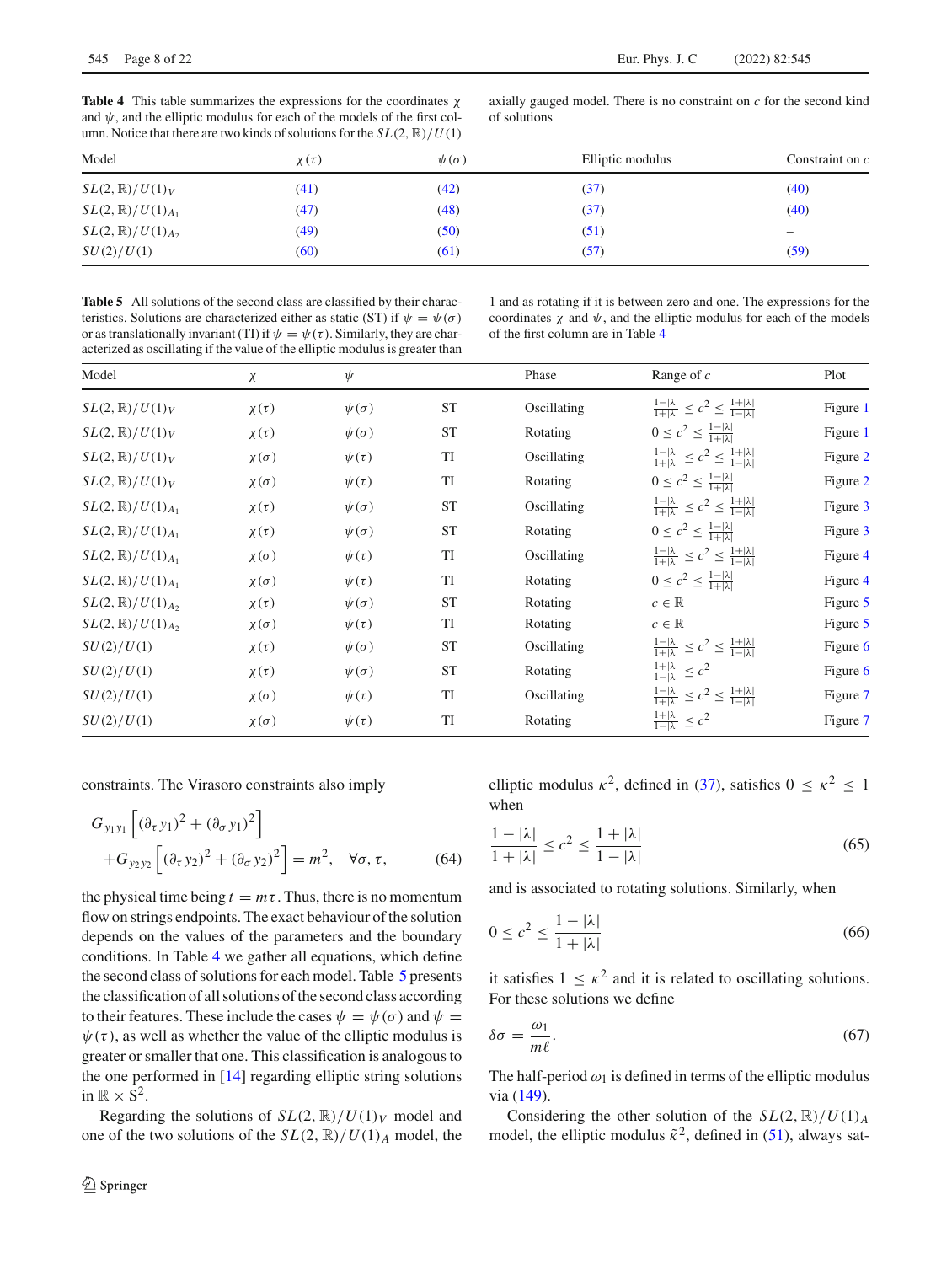<span id="page-8-0"></span>**Table 6** The kink limit of the static solutions of the second class for  $\lambda > 0$ . Translationally invariant ones are obtained via  $\sigma \leftrightarrow \tau$ , while the  $\lambda < 0$ , are obtained using the duality [\(7\)](#page-1-8)

| Model                     |                                                                                                                                                         | У2                                                                                                                                                       |
|---------------------------|---------------------------------------------------------------------------------------------------------------------------------------------------------|----------------------------------------------------------------------------------------------------------------------------------------------------------|
| $SL(2,\mathbb{R})/U(1)_V$ | $\cosh\left(m\sqrt{\frac{1-\lambda}{1+\lambda}\tau}\right)\tanh\left(2m\sqrt{\frac{\lambda}{1-\lambda^2}}\sigma\right)$                                 | $\frac{1+\lambda}{1-\lambda}$ cosh $\left(m\sqrt{\frac{1-\lambda}{1+\lambda}}\tau\right)$ sech $\left(2m\sqrt{\frac{\lambda}{1-\lambda^2}}\sigma\right)$ |
| $SL(2,\mathbb{R})/U(1)_A$ | $\sinh\left(m\sqrt{\frac{1-\lambda}{1+\lambda}\tau}\right)\tanh\left(2m\sqrt{\frac{\lambda}{1-\lambda^2}}\sigma\right)$                                 | $\frac{1+\lambda}{1-\lambda}$ sinh $\left(m\sqrt{\frac{1-\lambda}{1+\lambda}}\tau\right)$ sech $\left(2m\sqrt{\frac{\lambda}{1-\lambda^2}}\sigma\right)$ |
| SU(2)/U(1)                | $\frac{1-\lambda}{1+\lambda}$ sin $\left(m\sqrt{\frac{1+\lambda}{1-\lambda}}\tau\right)$ sech $\left(2m\sqrt{\frac{\lambda}{1-\lambda^2}}\sigma\right)$ | $\sin\left(m\sqrt{\frac{1+\lambda}{1-\lambda}}\tau\right)\tanh\left(2m\sqrt{\frac{\lambda}{1-\lambda^2}}\sigma\right)$                                   |

isfies  $0 \leq \tilde{\kappa}^2 \leq 1$  for any value of *c*. In this case we define

<span id="page-8-1"></span>
$$
\delta \tilde{\sigma} = \frac{\omega_1}{m \tilde{\ell}}.\tag{68}
$$

Finally, for the solutions of the *SU*(2)/*U*(1) model, the elliptic modulus  $\bar{\kappa}^2$ , defined in [\(57\)](#page-6-7), satisfies  $0 \leq \bar{\kappa}^2 \leq 1$  when

$$
\frac{1+|\lambda|}{1-|\lambda|} \le c^2 \tag{69}
$$

related to rotating solutions. Similarly, it satisfies  $1 \leq \bar{k}^2$ when

$$
\frac{1-|\lambda|}{1+|\lambda|} \le c^2 \le \frac{1+|\lambda|}{1-|\lambda|} \tag{70}
$$

and is associated to oscillating solutions. Finally, in this case we define

<span id="page-8-2"></span>
$$
\delta \bar{\sigma} = \frac{\omega_1}{m \bar{\ell}}.\tag{71}
$$

The lengths  $\delta\sigma$ ,  $\delta\tilde{\sigma}$  and  $\delta\bar{\sigma}$  will be used when studying the boundary conditions and the periodicity properties.

#### *4.1.1 Special limits*

Solutions of the second class have two interesting limits. The first one is the limit of the vanishing elliptic modulus. This limit is obtained for  $\lambda = 0$ . In this case the Jacobi amplitude becomes just the linear function  $x$ , see Eq.  $(141)$ . The elliptic function degenerate to trigonometric ones. In general, elliptic functions are defined on a torus, since they are doubly periodic. In this limit the imaginary period diverges and the torus becomes singular. Starting from the undeformed solution, from a mathematical point of view, the λ-deformation resolves this singularity and the corresponding degenerate torus becomes non-degenerate.

A far more interesting limit is the one of the diverging real period. This is the case when the elliptic modulus equals to unity. The Jacobi amplitude is given by [\(143\)](#page-19-6). The elliptic functions degenerate to hyperbolic ones. The form of the solutions in this limit is presented in Table [6.](#page-8-0) Notice that we present only the  $\lambda > 0$  solutions, while the rest of them are obtained using the duality [\(7\)](#page-1-8) (*m* is invariant). Also, we present only the static solutions. The translationally invariant ones are obtained via the  $\sigma \leftrightarrow \tau$  transformation.

## 4.2 Boundary conditions – analysis: 1st class

#### *4.2.1 Generalities*

Up to now we have not addressed the problem of surface terms of the actions. Besides the validity of the solution per se, considering the embedding of the sigma model in string theory, these boundary conditions may describe either open or closed strings and hint at the brane configurations, which are associated with the string solution. Note that our target space is two-dimensional restricting us in p2-branes as boundary configurations at most. The boundary terms, dropped, when varying the actions  $(1)$ ,  $(11)$  and  $(17)$ , are

$$
\delta y_i e^{2\Phi} \partial_{\sigma} y_i \big|_{\sigma = \sigma_i} = \delta y_i e^{2\Phi} \partial_{\sigma} y_i \big|_{\sigma = \sigma_f},\tag{72}
$$

where  $i = 1, 2$ .

We first present the boundary conditions of the first class and then discuss the solutions of the second class. As the expressions for the first class are very simple, we can treat both vector and axial gauging simultaneously. Regarding the second class of solutions we use the classification introduced in Sect. [4.1.](#page-6-9) The reader may find Tables [4](#page-7-0) and [5](#page-7-1) particularly useful, since they provide an overview of the solutions, their classification and corresponding range of the parameters. As a last remark, for convenience we consider that for the second class of solutions the parameters  $\sigma_0$  and  $\tau_0$  vanish.

#### *4.2.2 SL*(2, R)/*U*(1) *models*

The solutions we obtained, either in the case of vector gauging (Table [1\)](#page-4-0) or in the case of axial gauging (Table [2\)](#page-5-0), are hyperbolic and exponentials functions

$$
y_{s,\tau} = a \sinh \left( b \left( \tau - \tau_0 \right) \right), \tag{73}
$$

$$
y_{c,\tau} = a \cosh\left(b\left(\tau - \tau_0\right)\right),\tag{74}
$$

$$
y_{e,\tau} = a \exp\left(b\left(\tau - \tau_0\right)\right) \tag{75}
$$

and

$$
y_{s,\sigma} = a' \sinh(b'(\sigma - \sigma_0)), \qquad (76)
$$

$$
y_{c,\sigma} = a' \cosh(b'(\sigma - \sigma_0)), \qquad (77)
$$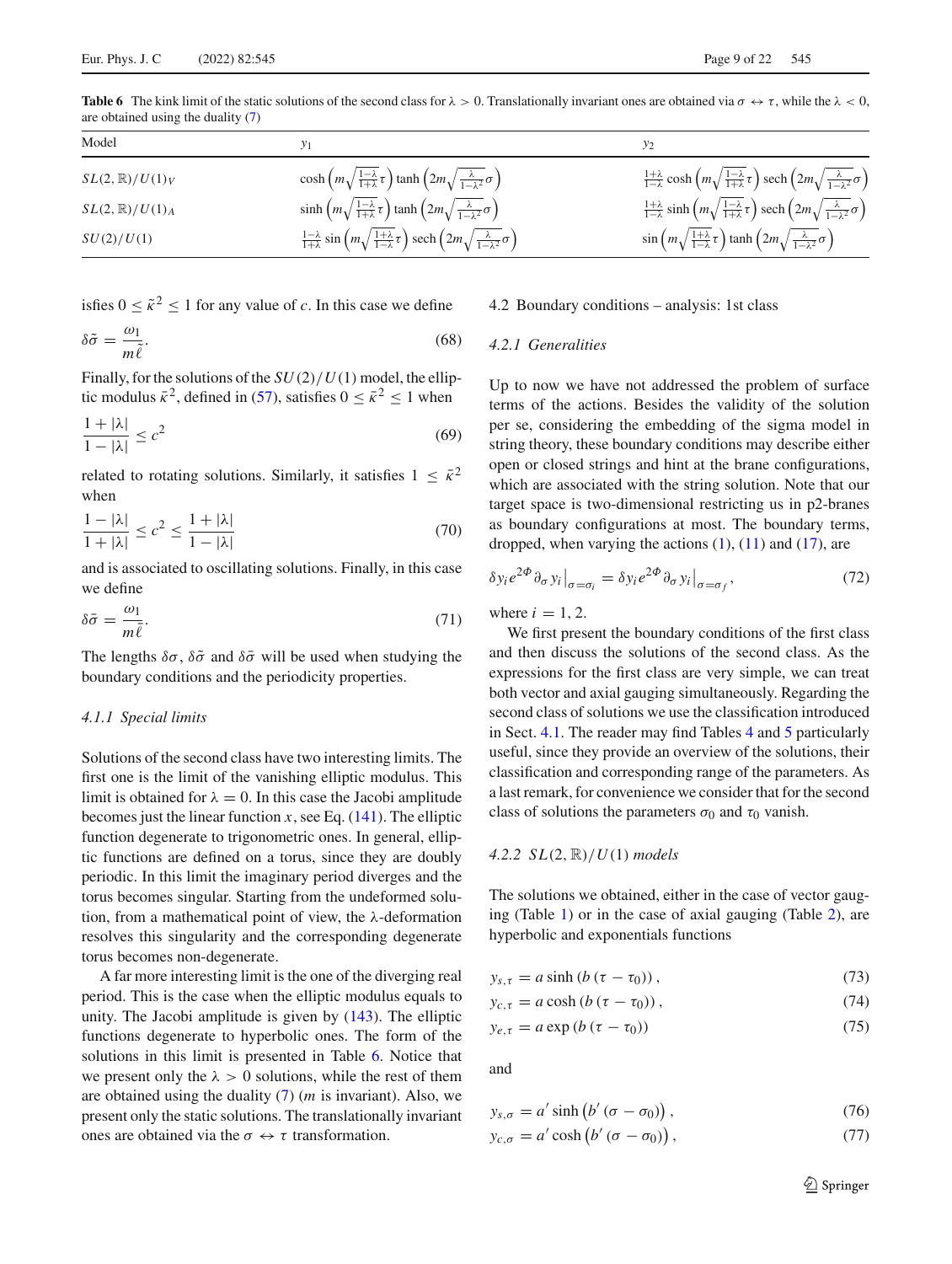$$
y_{e,\sigma} = a' \exp(b'(\sigma - \sigma_0)).
$$
\n(78)

satisfying  $e^{2\Phi}\partial_{\sigma} y_{i,\alpha}\Big|_{\sigma=\pm\infty} = 0$ , where  $i = c, s, e$  and  $\alpha = 0$ σ, τ.<sup>[9](#page-9-0)</sup> Thus, the variational problem is well defined for  $\sigma \in$  $(-\infty, \infty)$  without imposing any further conditions and these solutions naturally represent long strings. The world-sheet of such solutions is the Minkowski plane.

One can impose boundary conditions in the following cases:

## **Neumann:** Since

$$
\partial_{\sigma} y_{c,\sigma} \big|_{\sigma = \sigma_0} = 0,\tag{79}
$$

we can impose Neumann conditions both for *yc*,σ and *yI*,τ at  $\sigma = \sigma_0$ .

## **Dirichlet:** Since

$$
\partial_{\tau} y_{I,\sigma} = 0, \quad \partial_{\sigma} y_{I,\tau} = 0, \tag{80}
$$

we can impose Dirichlet conditions for  $y_{I,\sigma}$  and Neumann for  $y_{I',\tau}$  for any arbitrary  $\sigma$ .

Combining appropriately the above two cases, we can impose the following boundary conditions on the solutions:

- N for  $y_{c,\sigma}$  and  $y_{I,\tau}$  at  $\sigma = \sigma_0$ , corresponding to a space filling p2-brane.
- $-$  D for  $y_{I,\sigma}$  and N for  $y_{I',\tau}$  at  $\sigma = \sigma_D$ , corresponding to semi-infinite sting ending on a single p1-brane.
- $-$  D-D for *y<sub>I,σ</sub>* and N-N *y<sub>I',τ</sub>* at  $\sigma = \sigma_i$  and  $\sigma = \sigma_f$ , corresponding to a pair of p1-branes.
- D-N for *y<sub>c,σ</sub>* and N-N *y<sub>I,τ</sub>* at  $σ = σ$ *D* and  $σ = σ_0$ , corresponding to a p1-brane and a space filling p2-brane.

All these solutions correspond to infinite, semi-infinite or finite moving line segments. Intestingly enough, the D-D and N-N boundary conditions are integrable [\[5](#page-21-2)].

# *4.2.3 SU*(2)/*U*(1) *model*

Contrary to the  $SL(2;\mathbb{R})/U(1)$  case, the conformal factor  $e^{2\Phi}$ , defined in [\(1\)](#page-1-2), does not vanish at  $\sigma = \pm \infty$ . This class of solutions is naturally periodic, corresponding to closed configurations. We discuss, the  $y_1 = y_1(\tau)$  and  $y_2 = y_2(\sigma)$ case, but similar conclusions hold for the other case too. In particular, the solutions (Table [3\)](#page-5-1) are periodic under

$$
\sigma \to \sigma + \delta \sigma, \quad \delta \sigma = \frac{2\pi}{m} \sqrt{\frac{1 - \lambda}{1 + \lambda}}.
$$
 (81)

These configurations are folded strings, which oscillate in the *y*<sup>1</sup> direction as time flows. The world-sheet of such solutions is a torus.

One can impose open string boundary conditions in the following cases: **Neumann:** Since

$$
\partial_{\sigma} y_2\big|_{\sigma=\sigma_N} = 0, \quad \sigma_N = \sigma_0 + n \sqrt{\frac{1-\lambda}{1+\lambda}} \frac{\pi}{m}, \quad n \in \mathbb{N}
$$
 (82)

we can impose Neumann conditions both for *y*<sup>1</sup> and *y*<sup>2</sup> at  $\sigma = \sigma_N$ .

#### **Dirichlet:** Since

$$
\partial_{\tau} y_2 = 0, \quad \partial_{\sigma} y_1 = 0,\tag{83}
$$

we can impose Dirichlet conditions for  $y_2$  and Neumann for *y*<sub>1</sub> for any arbitrary  $\sigma_D$ .

Combining appropriately the above two cases, we can impose the following boundary conditions on the solutions:

- $-$  N-N for both *y*<sub>1</sub> and *y*<sub>2</sub> at  $\sigma_i = \sigma_0$  and  $\sigma_f = \sigma_0 + \sqrt{\frac{1-\lambda}{1+\lambda}} \frac{\pi}{m}$ , corresponding to a space-filling p2-brane.
- D-D for *y*<sup>2</sup> and N-N *y*<sup>1</sup> at σ*<sup>i</sup>* and σ *<sup>f</sup>* , which correspond to a pair of p1-branes.
- D-N/N-D for *y*<sub>2</sub> and N-N *y*<sub>1</sub> at  $\sigma = \sigma_D$  and  $\sigma = \sigma_N$ , corresponding to a p1-brane and a p2-brane.

These solutions correspond to finite moving line segments.

4.3 Boundary conditions – analysis: 2nd class

The second class of solutions reveals a much larger variety of results including static and translationally invariant configurations. It consists of fourteen distinct types of solutions. We keep the presentation as short as possible, presenting only basic facts for each of these types of solutions, but the overall presentation is lengthy.

$$
4.3.1 SL(2, \mathbb{R})/U(1)_V \ model
$$

# **Static**

These solutions are of the form

$$
y_1 = \frac{1}{c} \sqrt{\frac{1 - \lambda}{1 + \lambda}} \cosh(m c \tau) \cos \psi(\sigma), \tag{84}
$$

$$
y_2 = \frac{1}{c} \sqrt{\frac{1+\lambda}{1-\lambda}} \cosh(m c \tau) \sin \psi(\sigma), \tag{85}
$$

where  $\psi$  is given by [\(42\)](#page-5-10) and the corresponding elliptic modulus by [\(37\)](#page-4-3). The world-sheet of such solutions is cylindrical.

**Closed strings** In the case of rotating solutions, the angle  $\psi$ is monotonous and satisfies

<span id="page-9-1"></span>
$$
\psi(\sigma + 4\delta\sigma) = \psi(\sigma) + 2\pi,\tag{86}
$$

just like the angle of a rotating pendulum, depicted in the right panel of Fig. [8.](#page-20-3) Static rotating solutions correspond to

<span id="page-9-0"></span><sup>&</sup>lt;sup>9</sup> The first subscript denotes the type of function and the second one the argument of the function.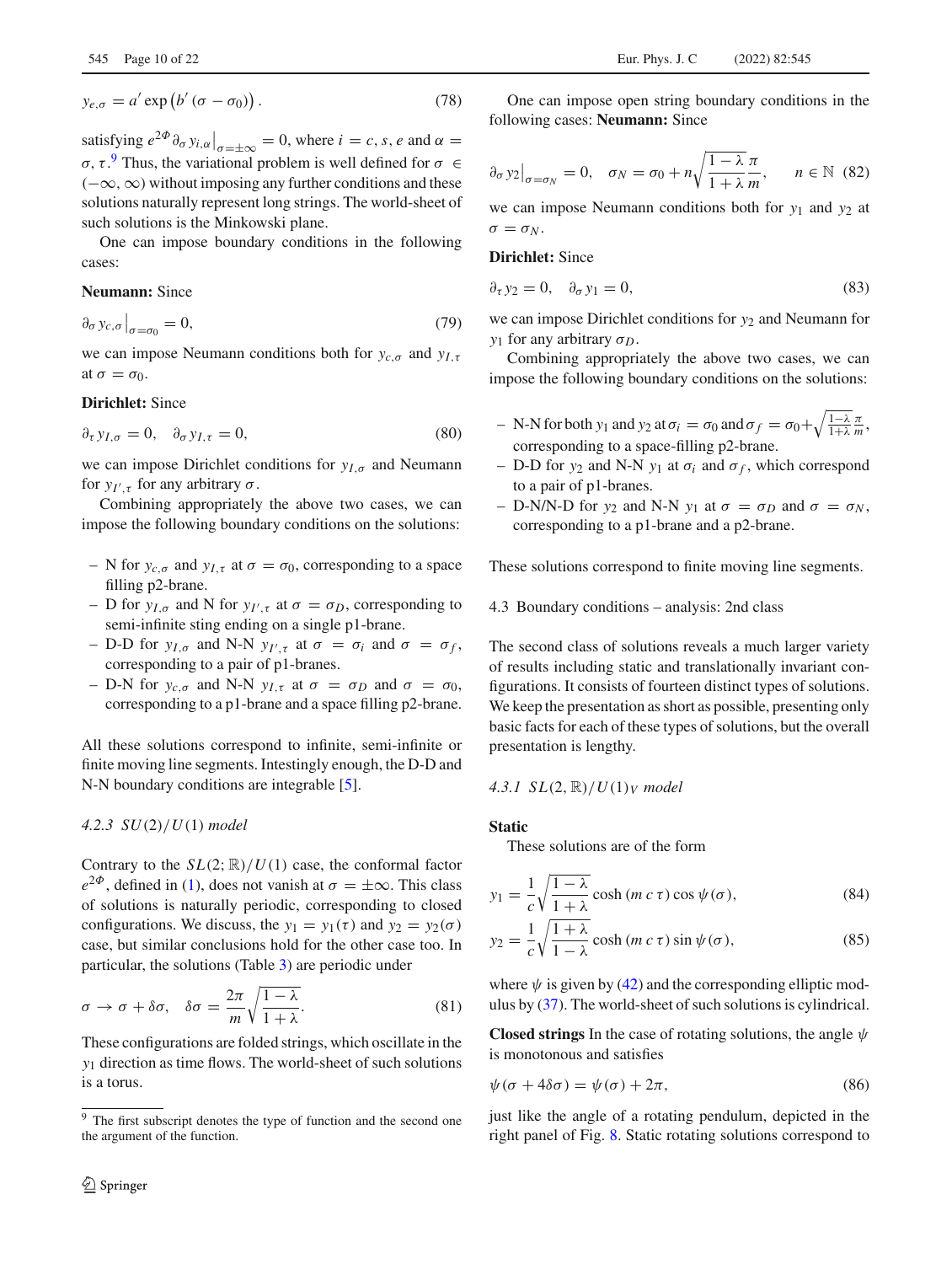

<span id="page-10-0"></span>**Fig. 1** Indicative static solutions of the  $SL(2, \mathbb{R})/U(1)_V$  model. The left panel corresponds to a rotating solution, while the right one to an oscillating solution, which is a folded string. Notice that as  $\lambda > 0$  the

angle  $\psi$  of the oscillating solution "oscillates" around  $\pi/2$ . The equation of the black ellipses is [\(87\)](#page-10-1)

closed strings. These solutions are ellipses, which, starting from infinity, approach the origin of the *y*1-*y*<sup>2</sup> plane up to  $\tau = 0$ , and reflect back to infinity. Their motion, is bounded in the exterior of the ellipsis

$$
y_1 = \frac{1}{c} \sqrt{\frac{1 - \lambda}{1 + \lambda}} \cos \omega, \quad y_2 = \frac{1}{c} \sqrt{\frac{1 + \lambda}{1 - \lambda}} \sin \omega, \quad \omega \in [0, 2\pi)
$$
\n(87)

The background is a deformed version of the well-known trumpet geometry. Intuitively, it has the same features but its cross-section is of elliptic shape. As the cross-section of the trumpet grows towards the origin  $\rho = 0$ , the string approaching the origin stretches. At some point there is no more kinetic energy to be absorbed for the string to keep stretching, thus, it reflects back.

In the case of oscillating solutions, the angle  $\psi$  "oscillates" between two limiting values, see  $(148)$ , and satisfies

<span id="page-10-2"></span>
$$
\psi(\sigma + 4\delta\sigma) = \psi(\sigma),\tag{88}
$$

where  $\delta\sigma$  is given by [\(67\)](#page-7-2), just like the angle of an oscillating pendulum depicted on the left panel of Fig. [8.](#page-20-3) Intuitively, their motion is analogous to the rotating case, but the reason which prevents the string from collapsing to a points is not topological, but kinematic. The endpoints of the string move at the speed of light. Indeed, it is easy to show that

<span id="page-10-1"></span>
$$
G_{y_1y_1} (\partial_t y_1)^2 + G_{y_2y_2} (\partial_t y_2)^2 |_{\sigma = (2n+1)\delta\sigma} = 1, \quad \forall t, \quad (89)
$$

where the time *t* of the target space, defined as  $t = m\tau$ . Figure [1](#page-10-0) depicts indicative examples of closed static oscillating and rotating strings.

**Open strings** As mentioned, in the case of rotating strings the angle  $\psi$  is monotonous. Thus, in order to apply Dirichlet– Neumann (or Neumann–Dirichlet) boundary conditions, the only possibility is to set  $\psi = n\pi/2$ , where  $n \in \mathbb{N}$ . This is achieved for  $\sigma = n\delta\sigma$ . In this way we obtain strings, which are parts of the closed rotating strings ending on  $y_1 = 0$  or  $y_2 = 0$  axis. One can construct configurations, which extend along one, two or three quadrants and either end on different branes or on the same one.

For oscillating strings, the angle  $\psi$  "oscillates" either around 0 or around  $\pi/2$ , depending on whether  $\lambda > 0$  or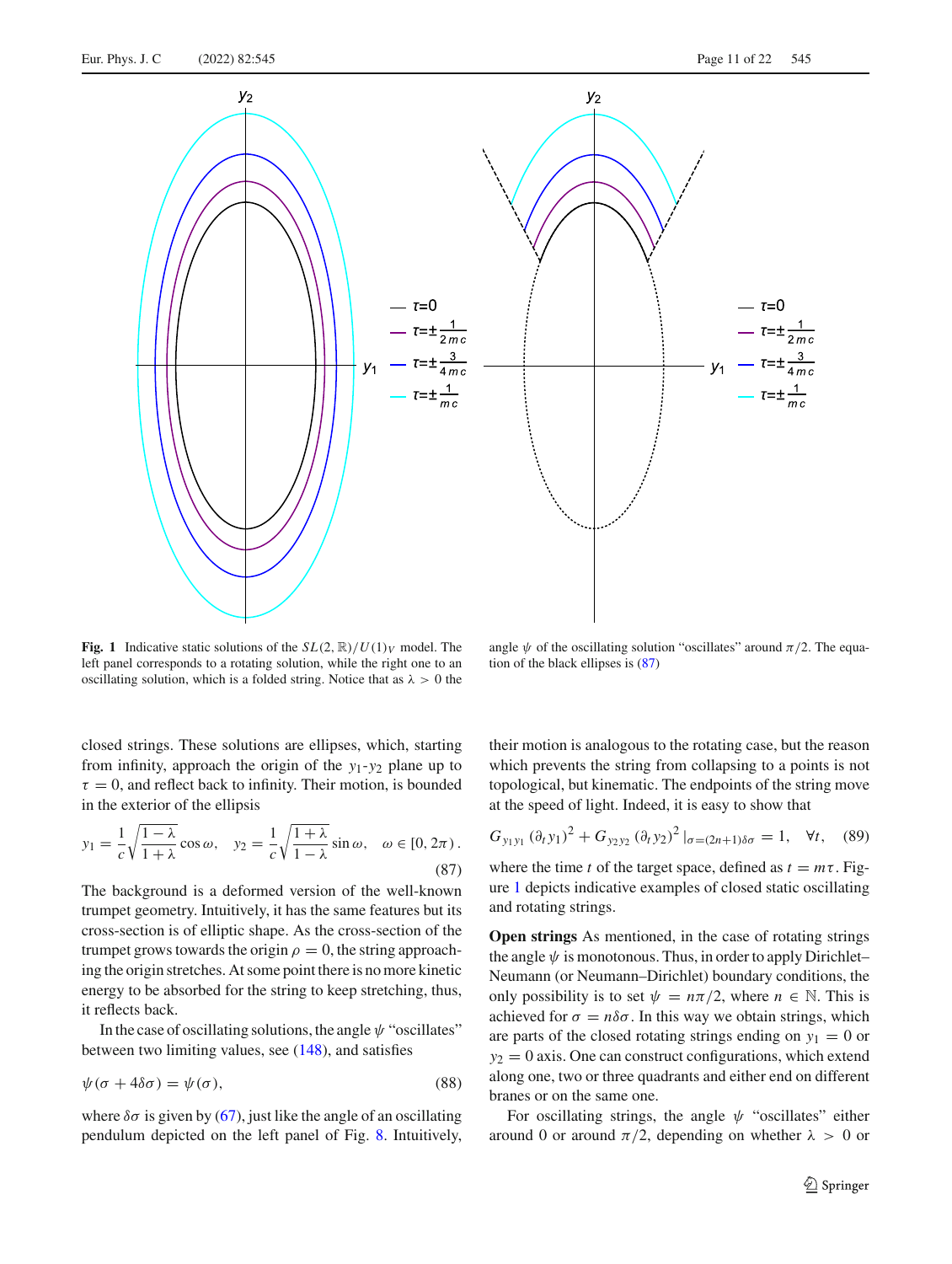$\lambda$  < 0, see [\(42\)](#page-5-10). The points of the string corresponding to  $\sigma = n\delta\sigma$  either lie on an axis, or on the lines which are tangential to the motion of the folded string, like the dashed lines in the right panel of Fig. [1.](#page-10-0)

## **Translationally invariant**

These solutions are of the form

$$
y_1 = \frac{1}{c} \sqrt{\frac{1 - \lambda}{1 + \lambda}} \cosh(m c \sigma) \cos \psi(\tau), \tag{90}
$$

$$
y_2 = \frac{1}{c} \sqrt{\frac{1+\lambda}{1-\lambda}} \cosh(m c \sigma) \sin \psi(\tau), \tag{91}
$$

where  $\psi$  is given by [\(42\)](#page-5-10) and the corresponding elliptic modulus by [\(37\)](#page-4-3). The world-sheet of such solutions is cylindrical.

These strings satisfy identically

$$
G_{y_1y_1} (\partial_t y_1)^2 + G_{y_2y_2} (\partial_t y_2)^2 |_{\sigma=0} = 1, \quad \forall t,
$$
 (92)

where the time *t* of the target space is defined as  $t = m\tau$ .

One can consider these configurations either as folded strings, for  $\sigma \in (-\infty, \infty)$ , in order to make the superficial terms vanish, or as open ones. As the  $\sigma = 0$  point moves at the speed of light, the string is prevented from collapsing. In the case of rotating strings, this point rotates on an elliptic trajectory, whereas in the case of oscillating strings, this point oscillates between two limiting points, see Fig. [2.](#page-12-0) In both cases the motion is periodic with period  $T = 4\delta\sigma$ .

## *4.3.2 SL*(2, R)/*U*(1)*<sup>A</sup> model*

# **Static 1**

The static solutions of this class are of the form

$$
y_1 = \frac{1}{c} \sqrt{\frac{1 - \lambda}{1 + \lambda}} \sinh(m c \tau) \cos \psi(\sigma), \tag{93}
$$

$$
y_2 = \frac{1}{c} \sqrt{\frac{1+\lambda}{1-\lambda}} \sinh(m c \tau) \sin \psi(\sigma), \tag{94}
$$

where  $\psi$  is given by [\(48\)](#page-5-11) and the corresponding elliptic modulus by [\(37\)](#page-4-3). The world-sheet of such solutions is cylindrical.

**Closed strings** Angle  $\psi$  satisfies [\(86\)](#page-9-1) and [\(88\)](#page-10-2) in the case of rotating and oscillating solutions, respectively. Similarly to the case of the vectorially gauged model, the rotating solutions are ellipses. The background is a deformed version of Witten's cigar geometry [\[15](#page-21-10)]. Intuitively, it has the same characteristics but its cross-section is of elliptic shape. As the cross-section of the cigar shrinks towards the origin  $\rho = 0$ , the string approaching the origin loosens. The incoming string becomes point-like at the tip of the cigar and then it is reflected back to infinity.

In the case of oscillating solutions, the motion of the strings is analogous to the rotating ones. Again the reason, which prevents the string from collapsing to a points is not the topological, but kinematic. The endpoints of the string move at the speed of light. Figure [3](#page-13-0) depicts indicative examples of closed static oscillating and rotating strings.

**Open strings** As in the case of the vectorially gauged model, we can enforce Dirichlet–Neumann (or Neumann–Dirichlet) boundary conditions to the rotating solutions, for  $\sigma = n\delta\sigma$ . In this way we obtain strings, which are parts of the closed rotating strings and end at the axis  $y_1 = 0$  or  $y_2 = 0$ . One can construct configurations, which extend along one, two or three quadrants and either end on different branes or on the same one.

A similar picture emerges in the the case of oscillating strings. The angle  $\psi$  "oscillates" either around 0 or around  $\pi/2$ , depending on whether  $\lambda > 0$  or  $\lambda < 0$ . The points of the string corresponding to  $\sigma = n\delta\sigma$  either lie on an axis, or on the lines which are tangential to the motion of the folded string, the dashed lines in the right panel of Fig. [3.](#page-13-0)

## **Translationally invariant 1**

These solutions are of the form

$$
y_1 = \frac{1}{c} \sqrt{\frac{1 - \lambda}{1 + \lambda}} \sinh(m c \sigma) \cos \psi(\tau), \tag{95}
$$

$$
y_2 = \frac{1}{c} \sqrt{\frac{1+\lambda}{1-\lambda}} \sinh(m c \sigma) \sin \psi(\tau), \tag{96}
$$

where  $\psi$  is given by [\(48\)](#page-5-11) and the corresponding elliptic modulus by [\(37\)](#page-4-3). The world-sheet of such solutions is cylindrical.

These strings satisfy identically

$$
G_{y_1y_1} (\partial_t y_1)^2 + G_{y_2y_2} (\partial_t y_2)^2 |_{\sigma=0} = 0, \quad \forall t,
$$
 (97)

where the time *t* of the target space is defined as  $t = m\tau$ . One can consider these configurations either as infinite strings, for  $\sigma \in (-\infty, \infty)$ , or semi-inifinite open ones, for  $\sigma \in (0, \infty)$ . In the second case, the string is considered to end on a D0 brane, which is located at the tip of the cigar. This way the string is prevent from collapsing to a point.

In the case of rotating strings the string rotates freely, whereas in the case of oscillating strings, the string oscillates between two limiting points. The configurations are like the vectorially gauged ones in Fig. [2,](#page-12-0) but either with the strings ending on the origin of the plot, or extending all the way to infinity. They are depicted in Fig. [4.](#page-13-1) In both cases the motion is periodic with period  $T = 4\delta\sigma$ .

**Static 2** These solutions are of the form

$$
y_1 = \frac{1}{c} \sqrt{\frac{1 - \lambda}{1 + \lambda}} \sin(m c \tau) \cos \psi(\sigma), \tag{98}
$$

$$
y_2 = \frac{1}{c} \sqrt{\frac{1+\lambda}{1-\lambda}} \sin(m c \tau) \sin \psi(\sigma), \tag{99}
$$

where  $\psi$  is given by [\(50\)](#page-5-12) and the corresponding elliptic mod-ulus by [\(51\)](#page-6-5). The angle  $\psi$  of these solutions obeys equation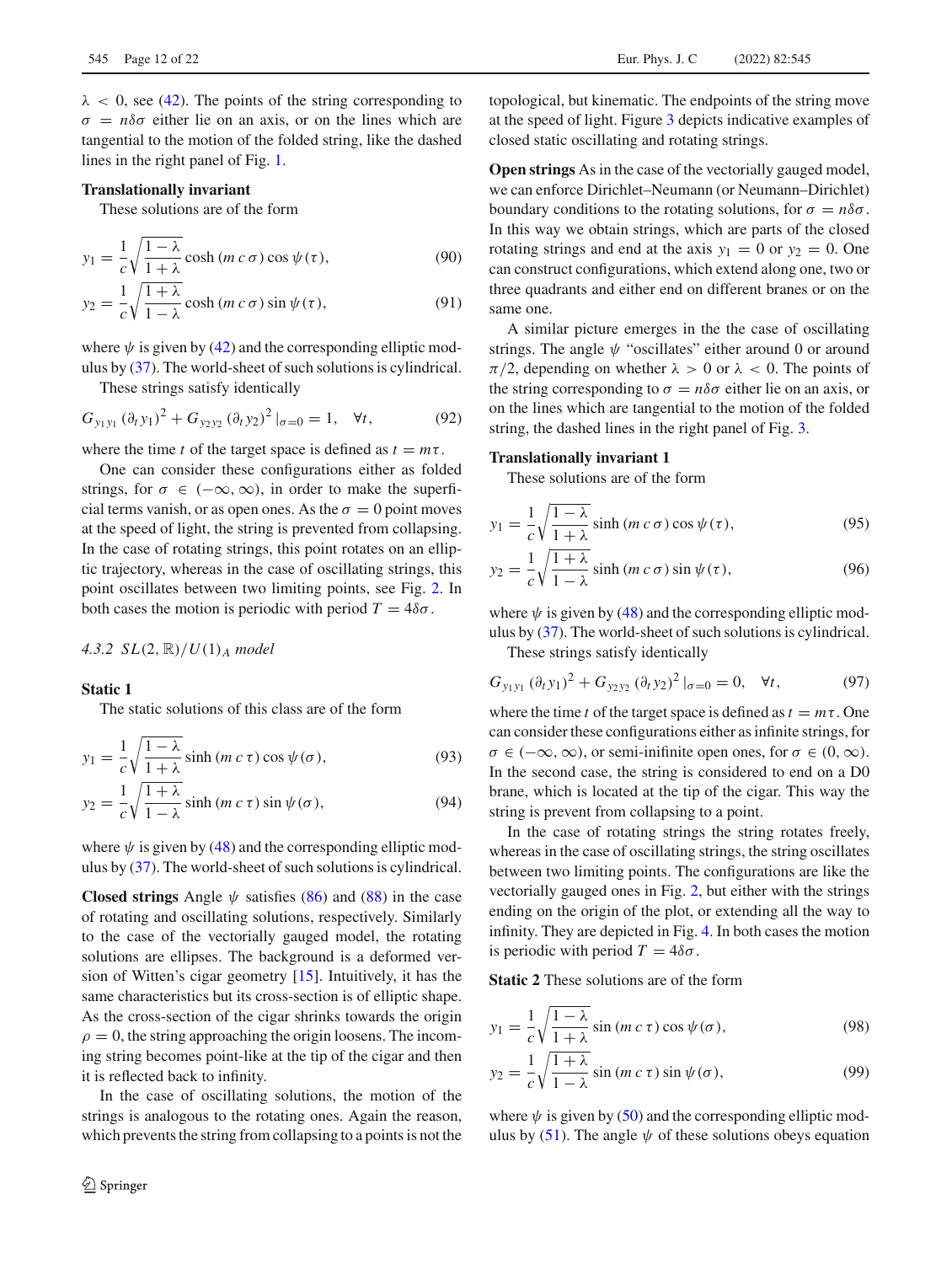

<span id="page-12-0"></span>**Fig. 2** Indicative translationally invariant solutions of the  $SL(2, \mathbb{R})/U(1)_V$  model. The left panel corresponds to a rotating solution, while the right one to an oscillating solution. Notice that as

 $\lambda > 0$  the angle  $\psi$  of the oscillating solution "oscillates" around  $\pi/2$ . The equation of the dotted ellipses is [\(87\)](#page-10-1)

[\(86\)](#page-9-1), but in terms of  $\delta\tilde{\sigma}$ , defined in [\(68\)](#page-8-1), instead of  $\delta\sigma$ . There are only rotating solutions of this form. The world-sheet of such solutions is toroidal.

**Closed strings** Similar to the static solutions presented so far, these solutions are ellipses. Again, the background is a deformed version of the Witten's cigar geometry [\[15](#page-21-10)]. Their motion is analogous to the static rotating solutions of the vectorially gauged model. Their motion is bounded by the same ellipsis, see equation [\(87\)](#page-10-1), but these solutions move in the interior rather than the exterior. The string stretches until there is no more kinetic energy left and reflects back to the tip of the cigar. Such solutions are periodic both on the timelike and space-like world-sheet coordinates. The left panel of Fig. [5](#page-14-0) depicts indicative examples of such closed static rotating strings.

**Open strings** As in the case of the vectorially gauged model, we can enforce Dirichlet–Neumann (or Neumann–Dirichlet) boundary conditions to the rotating solutions, for  $\sigma = n\delta\tilde{\sigma}$ . This way we obtain strings, which are parts of the closed rotating strings and end at axis  $y_1 = 0$  or  $y_2 = 0$ . One can construct configurations, which extend along one, two or three quadrants and either end on different branes or on the same one.

**Translationally invariant 2** The static solutions of this class are of the form

$$
y_1 = \frac{1}{c} \sqrt{\frac{1 - \lambda}{1 + \lambda}} \sin (m c \sigma) \cos \psi(\tau), \qquad (100)
$$

$$
y_2 = \frac{1}{c} \sqrt{\frac{1+\lambda}{1-\lambda}} \sin(m c \sigma) \sin \psi(\tau), \qquad (101)
$$

where  $\psi$  is given by [\(50\)](#page-5-12) and the corresponding elliptic modulus by [\(51\)](#page-6-5). There are only rotating solutions of this form. The world-sheet of such solutions is toroidal.

These strings satisfy identically

$$
G_{y_1y_1} (\partial_t y_1)^2 + G_{y_2y_2} (\partial_t y_2)^2 |_{\sigma=0} = 0, \quad \forall t,
$$
 (102)

$$
G_{y_1y_1} (\partial_t y_1)^2 + G_{y_2y_2} (\partial_t y_2)^2 \big|_{\sigma = \pm \frac{1}{mc} \frac{\pi}{2}} = 1, \quad \forall t, \quad (103)
$$

where the time *t* of the target space is defined as  $t = m\tau$ . These solutions correspond either to closed folded strings or to open ones, whose endpoint move at the speed of light. The motion of the endpoints prevents the string from shrinking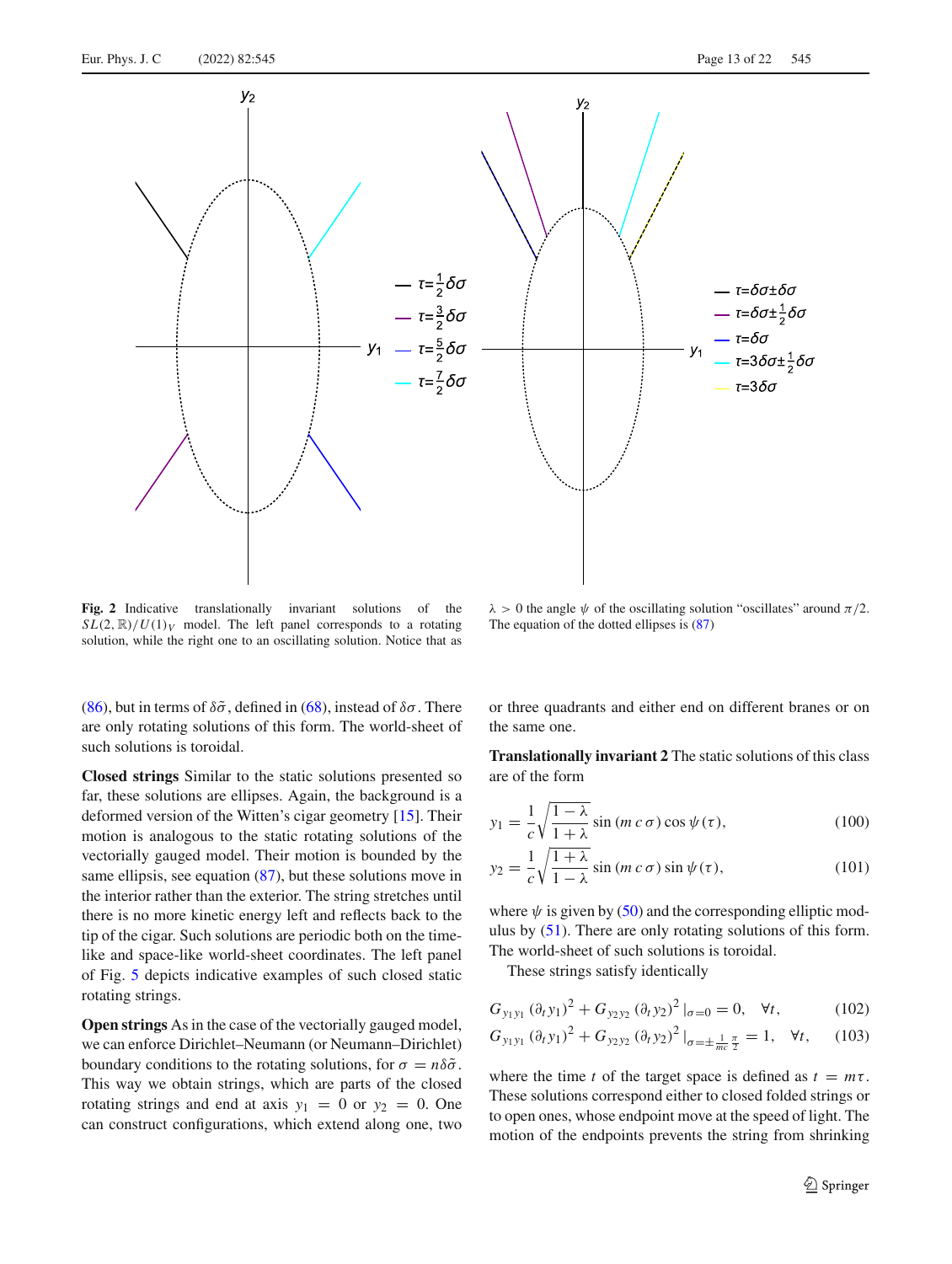

<span id="page-13-0"></span>**Fig. 3** Indicative static solutions of the  $SL(2, \mathbb{R})/U(1)_A$  model. The left panel corresponds to a rotating solution, while the right one to an oscillating one, which is a folded string. Notice that as  $\lambda > 0$  the angle  $\psi$  of the oscillating solution "oscillates" around  $\pi/2$ . The equation of the blue ellipses is [\(87\)](#page-10-1)



<span id="page-13-1"></span>**Fig. 4** Indicative translationally invariant solutions of the *SL*(2, R)/*U*(1)*<sup>A</sup>* model. The left panel corresponds to a rotating solution, while the right one to an oscillating solution. Notice, again, that as  $\lambda > 0$  the angle  $\psi$  of the oscillating solution "oscillates" around  $\pi/2$ . The equation of dotted ellipses is [\(87\)](#page-10-1)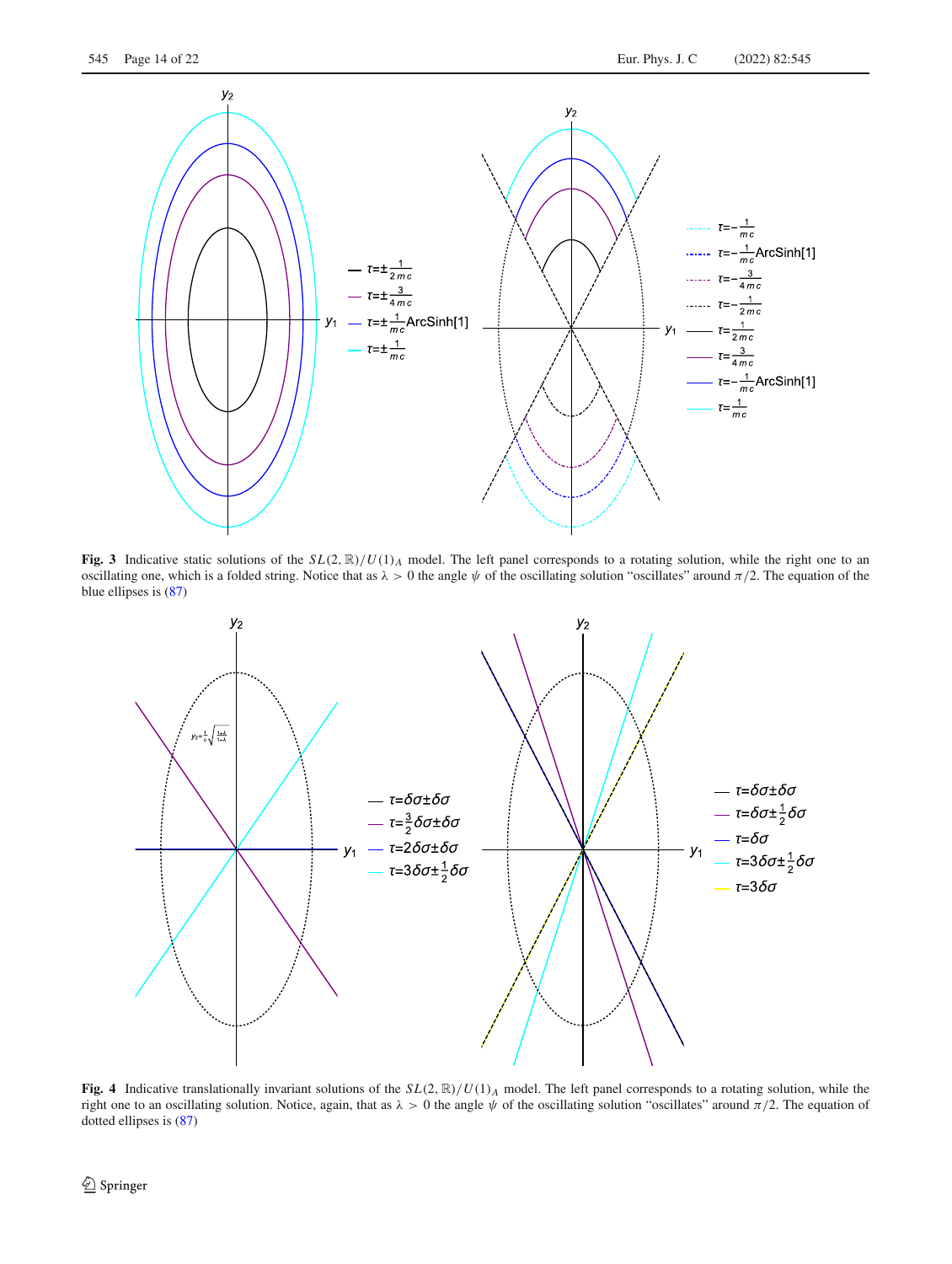

<span id="page-14-0"></span>**Fig. 5** Indicative rotating solutions of the  $SL(2, \mathbb{R})/U(1)_A$  model. The left panel corresponds to a static solution, while the right one to a translationally invariant one, which is a folded string. The equation of the cyan ellipsis on the left panel and the dotted one on the right is [\(87\)](#page-10-1)

to a point. One can also consider open strings which end on a D0-brane at the tip of the cigar. The right panel of Fig. [5](#page-14-0) depicts an indicative example of such closed translationally invariant rotating strings.

# *4.3.3 SU*(2)/*U*(1) *model*

**Static** These solutions are of the form

$$
y_1 = \frac{1}{c} \sqrt{\frac{1 - \lambda}{1 + \lambda}} \sin(m c \tau) \cos \psi(\sigma), \tag{104}
$$

$$
y_2 = \frac{1}{c} \sqrt{\frac{1+\lambda}{1-\lambda}} \sin(m c \tau) \sin \psi(\sigma), \qquad (105)
$$

where  $\psi$  is given by [\(61\)](#page-6-6) and the corresponding elliptic modulus by [\(57\)](#page-6-7). The world-sheet of such solutions is toroidal.

**Closed strings** The angle  $\psi$  satisfies [\(86\)](#page-9-1) and [\(88\)](#page-10-2) in the case of rotating and oscillating solutions, respectively, but in terms of  $\delta\bar{\sigma}$ , defined in [\(71\)](#page-8-2), instead of  $\delta\sigma$ .

Static rotating solutions correspond to closed strings. They are ellipses, whose scale oscillates. Their motion, is bounded by the ellipsis [\(87\)](#page-10-1), which is expected as the manifold is compact. Considering the target space embedded in three dimensions, it has the shape of an spheroid. The string shrinks and stretches as it oscillates from a one pole to the other.

The oscillating solutions are folded strings. They are part of an ellipsis and their endpoints move at the speed of light. Their motion is analogous to the rotating ones, but in this case the reason, which prevents the string from collapsing to a points is not the topological, but kinematic. It is easy to show that

$$
G_{y_1y_1} (\partial_t y_1)^2 + G_{y_2y_2} (\partial_t y_2)^2 |_{\sigma = (2n+1)\delta\sigma} = 1, \quad \forall t, \ (106)
$$

where the time *t* of the target space, defined as  $t = m\tau$ . Figure [6](#page-15-0) depicts indicative examples of closed static oscillating and rotating strings.

**Open strings** In the case of rotating strings the angle  $\psi$  is monotonous. Thus, in order to enforce Dirichlet–Neumann (or Neumann–Dirichlet) boundary conditions, the only possibility is to set  $\psi = n\pi/2$ , where  $n \in \mathbb{N}$ . This is achieved for  $\sigma = n\delta\bar{\sigma}$ . This way we obtain strings, which are parts of the closed rotating strings and end at the axis  $y_1 = 0$  or  $y_2 = 0$ . One can construct configurations, which extend along one,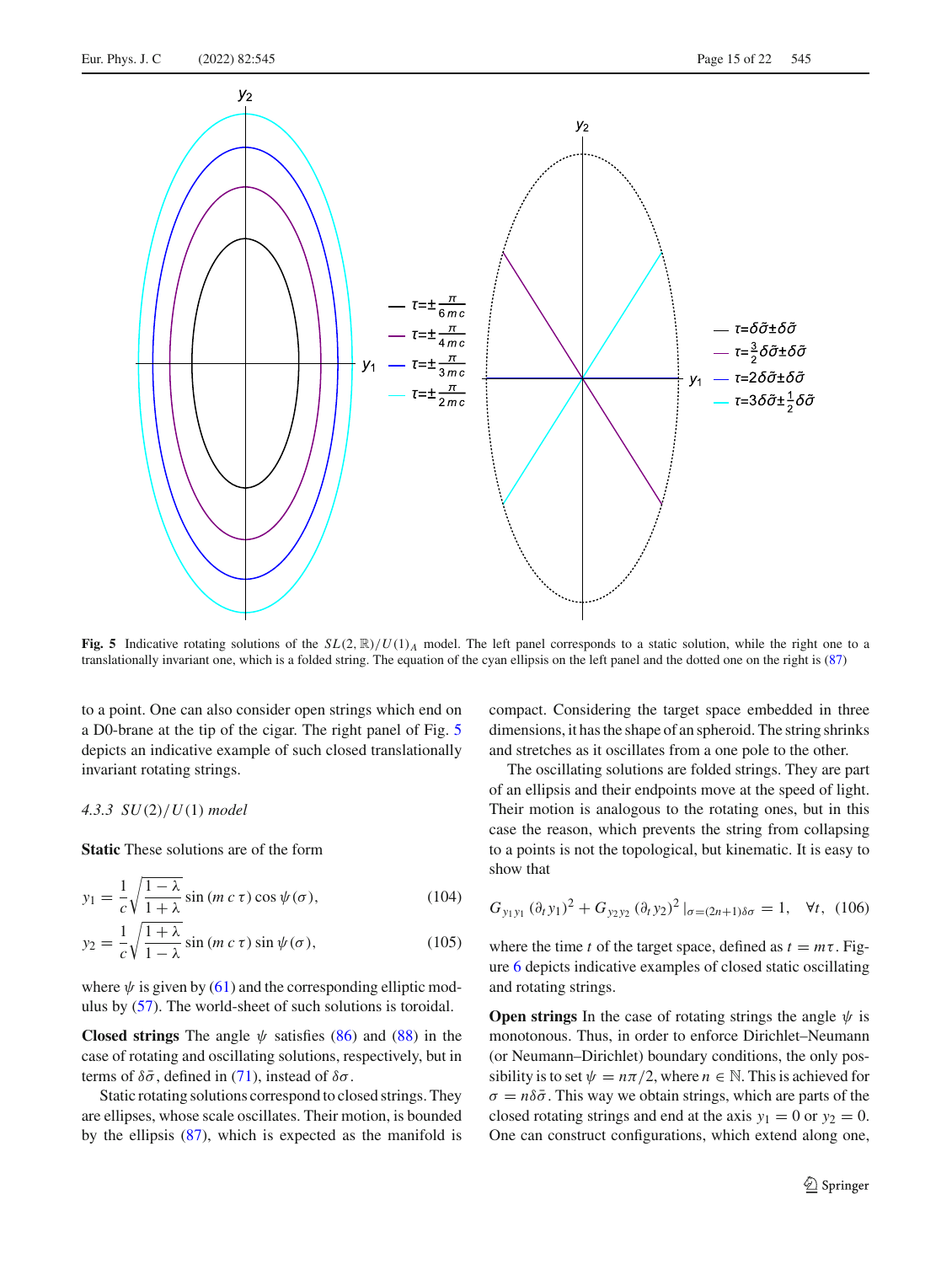

<span id="page-15-0"></span>**Fig. 6** Indicative static solutions of the  $SU(2)/U(1)$  model. The left panel corresponds to a rotating solution, while the right one to an oscillating one, which is a folded string. Notice that as  $\lambda > 0$  the angle  $\psi$  of the oscillating solution "oscillates" around 0. The equation of the cyan ellipses is [\(87\)](#page-10-1)

two or three quadrants and either end on different branes or on the same one.

For oscillating strings, the angle  $\psi$  "oscillates" either around 0 or around  $\pi/2$ , depending on whether  $\lambda > 0$  or  $\lambda$  < 0. The points of the string corresponding to  $\sigma = n\delta\bar{\sigma}$ either lie on an axis, or on the lines which are tangential to the motion of the folded string, like the dashed lines in the right panel of Fig. [6.](#page-15-0)

**Translationally invariant** These solutions are of the form

$$
y_1 = \frac{1}{c} \sqrt{\frac{1 - \lambda}{1 + \lambda}} \sin(m c \sigma) \cos \psi(\tau), \qquad (107)
$$

$$
y_2 = \frac{1}{c} \sqrt{\frac{1+\lambda}{1-\lambda}} \sin(m c \sigma) \sin \psi(\tau), \qquad (108)
$$

where  $\psi$  is given by [\(61\)](#page-6-6) and the corresponding elliptic modulus by [\(57\)](#page-6-7). The world-sheet of such solutions is toroidal.

These strings satisfy identically

$$
G_{y_1y_1} (\partial_t y_1)^2 + G_{y_2y_2} (\partial_t y_2)^2 |_{\sigma = \pm \frac{1}{mc} \frac{\pi}{2}} = 1, \quad \forall t, \quad (109)
$$

where the time *t* of the target space is defined as  $t = m\tau$ .

One can consider these configurations either as folded strings, or as open ones. As the endpoints moves at the speed of light, the string is prevent from collapsing. In the case of rotating strings, this point rotates on an elliptic trajectory, whereas in the case of oscillating strings, these points oscillate between two limiting ones, see Fig. [7.](#page-16-1) In both cases the motion is periodic with period  $T = 4\delta\bar{\sigma}$ .

# 4.4 The effect of the non-perturbative symmetries

Regarding the first class of solutions, let us return for a moment in Eqs. [\(27\)](#page-3-2) and [\(28\)](#page-3-5) and impose invariance under the duality symmetry [\(6\)](#page-1-7). In order to do so, we have to postulate that  $m^2$  is a function of  $\lambda$  transforming as

$$
m^2(1/\lambda) = -m^2(\lambda). \tag{110}
$$

On the contrary, *c* is not affected, which implies that  $c(1/\lambda)$  =  $c(\lambda)$ .

As far as the duality [\(7\)](#page-1-8) is concerned, one can easily see from  $(27)$  and  $(28)$ , that invariance under this duality implies that

$$
m^{2}(-\lambda) = m^{2}(\lambda) \quad c(-\lambda) = -c(\lambda) \tag{111}
$$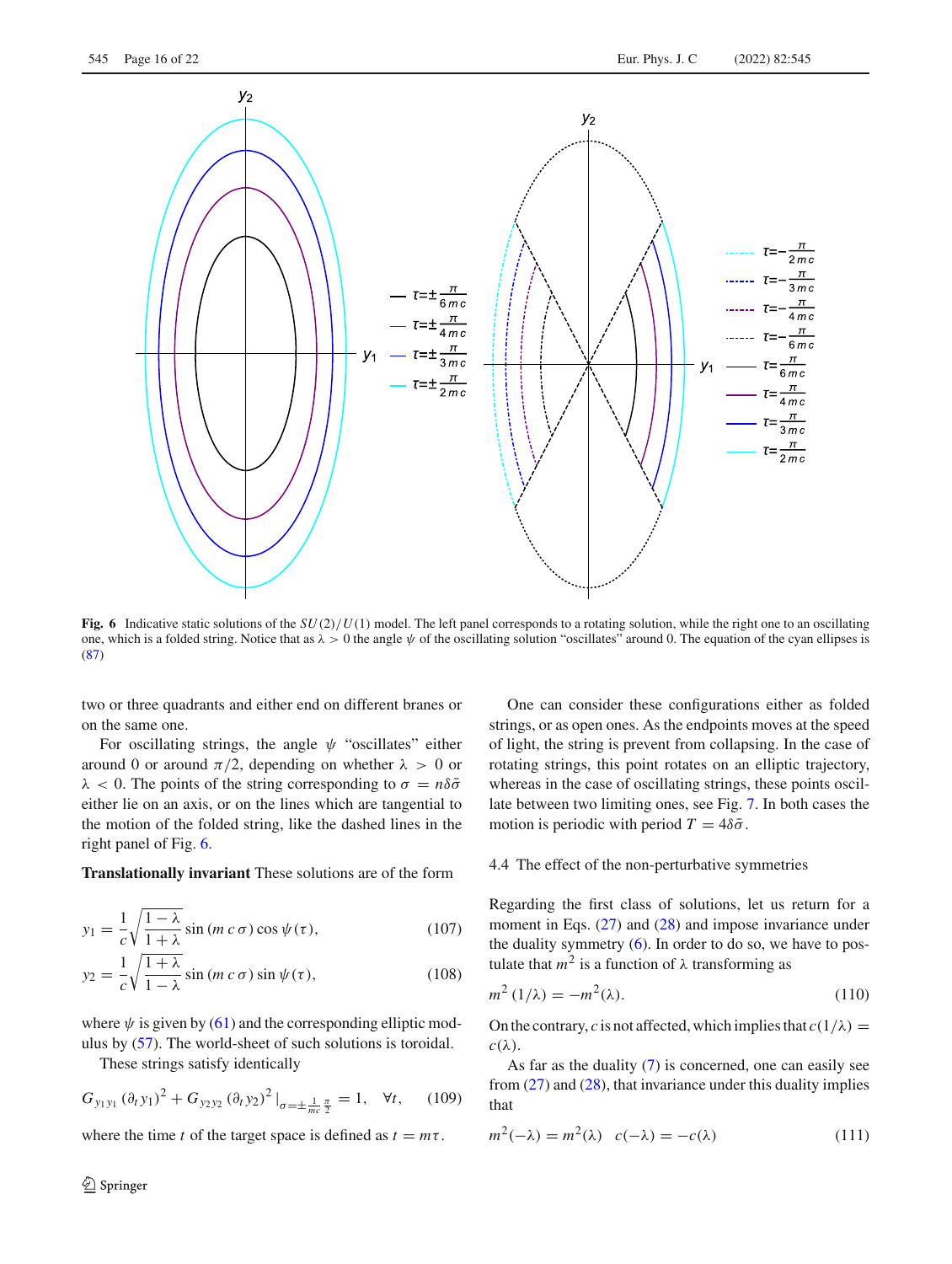

<span id="page-16-1"></span>**Fig. 7** Indicative translationally invariant solutions of the vectorially gauged *SU*(2)/*U*(1) model. The left panel corresponds to a rotating solution, while the right one to an oscillating solution. Notice that as  $\lambda > 0$  the angle  $\psi$  of the oscillating solution "oscillates" around 0

We conclude that  $c$ , is even under  $(6)$  and odd under  $(7)$ symmetry. The inverse holds for  $m^2$ .<sup>[10](#page-16-2)</sup> One can easily verify that the sets of solutions in Tables [1,](#page-4-0) [2](#page-5-0) and [3,](#page-5-1) are closed under symmetries  $(6)$  and  $(7)$ .

Let us turn to the second class of solutions. In the case of the  $SL(2, \mathbb{R})/U(1)$  model, the duality symmetry [\(6\)](#page-1-7) acts on the coordinates  $\rho$  and  $\phi$  as

$$
\lambda \to 1/\lambda, \quad \rho \to -\rho, \quad \phi \to -\phi. \tag{113}
$$

Taking into account Eqs.  $(120)$ ,  $(121)$  and  $(122)$ , we infer that  $\chi$ ,  $\psi$  and the dilaton  $\tilde{\Phi}$  transform as

$$
\chi \to \chi + i\pi/2, \qquad \psi \to \psi, \qquad e^{2\tilde{\Phi}} \to -e^{2\tilde{\Phi}}. \tag{114}
$$

As a result, the action  $(14)$  is invariant under  $(6)$ .

In order to retain the duality symmetry at the level of solu-tions, Eqs. [\(32\)](#page-4-2) and [\(33\)](#page-4-4) imply that  $m^2$  and  $c^2$  are functions of λ satisfying

$$
m^{2}(1/\lambda) = -m^{2}(\lambda) \ c^{2}(1/\lambda) = -c^{2}(\lambda). \qquad (115)
$$

$$
m^{2} = \frac{1 - \lambda^{2}}{1 + \lambda^{2}} m_{0}^{2}, \quad c = \frac{\lambda}{1 + \lambda^{2}} c_{0}, \tag{112}
$$

where  $m_0$  and  $c_0$  are invariant under both transformations.

Equation [\(37\)](#page-4-3) implies that  $\kappa^2$  is invariant, thus [\(42\)](#page-5-10) implies that  $\psi$  is indeed invariant. Finally, according to Eq. [\(41\)](#page-5-9),  $\chi$ transforms appropriately.

Last but not least, the symmetry [\(7\)](#page-1-8), in terms of coordinates  $(\theta, \phi)$  is replaced by

<span id="page-16-3"></span>
$$
\rho \to \rho, \quad \phi \to \phi + \pi/2 \tag{116}
$$

and one can show that under [\(116\)](#page-16-3)

$$
\chi \to \chi, \quad \psi \to \psi + \pi/2, \tag{117}
$$

while

$$
m2(-\lambda) = m2(\lambda), \qquad c2(-\lambda) = c2(\lambda).
$$
 (118)

Similar conclusions hold for the case of axial gauging too, as well as for the  $SU(2)/U(1)$  model.

# <span id="page-16-0"></span>**5 Discussion**

In this work we derived as a first example in the literature, two distinct classes of solutions of the  $SL(2, \mathbb{R})/U(1)$ and  $SU(2)/U(1)$   $\lambda$ -deformed models. We achieved this by exploiting a special property of the two-dimensional target spaces, namely the fact that the solutions of equations

<span id="page-16-2"></span> $\overline{10}$  As an indicative example, one may define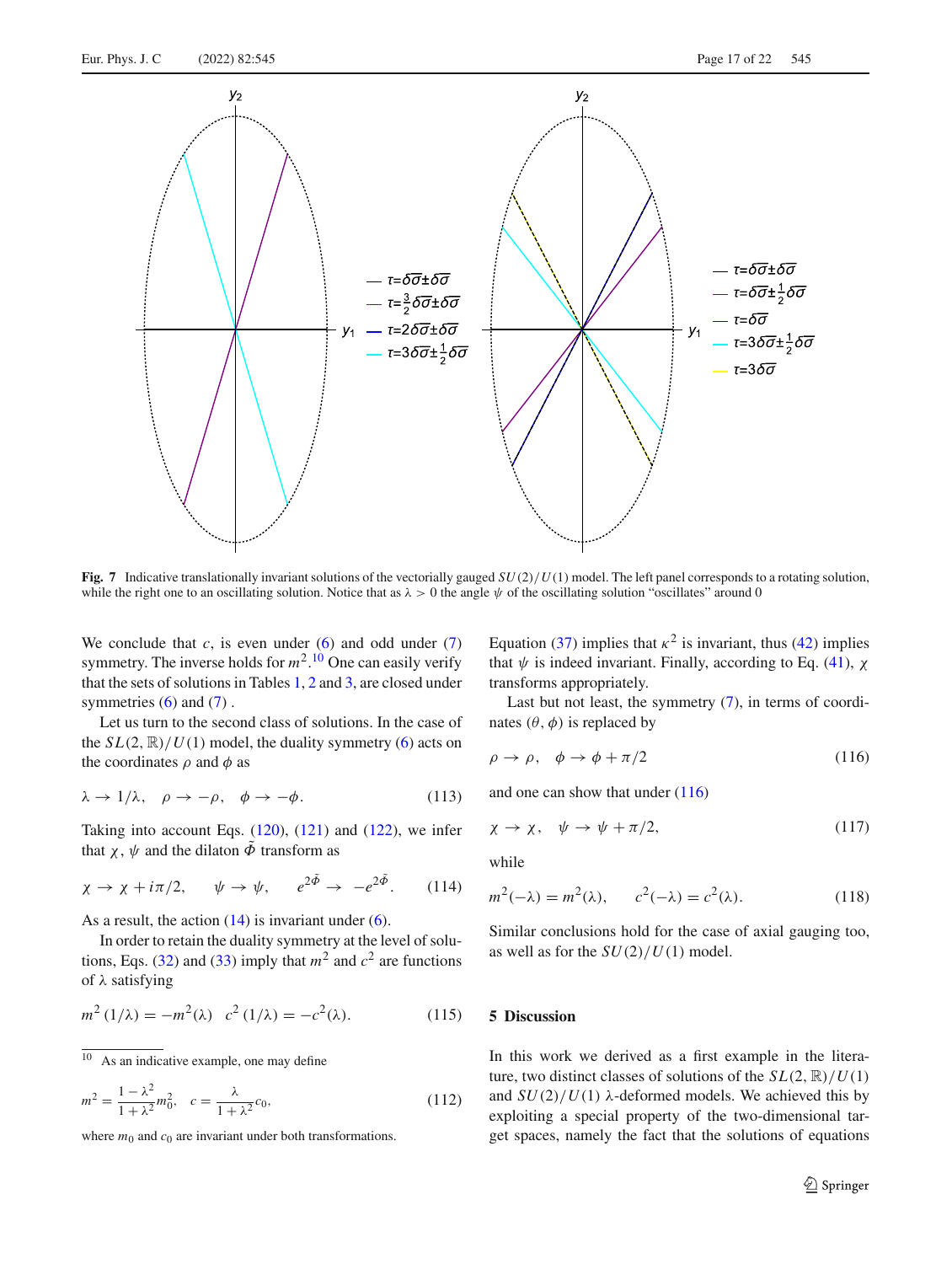describing the conservation of Energy–Momentum tensor also solve the equations of motion.

The solutions of the first class are expressed in terms of trigonometric - hyperbolic functions. Overall we obtain eleven distinct solutions of this kind, which are gathered in Tables [1,](#page-4-0) [2](#page-5-0) and [3.](#page-5-1) All these configurations are of the form  $y_1 = y_1(\tau)$  and  $y_2 = y_2(\sigma)$ , but the  $\sigma \leftrightarrow \tau$  transformed solutions are also valid. The solutions of the first class of the  $SL(2, \mathbb{R})/U(1)$   $\lambda$ -deformed models are infinite, semiinfinite or finite moving line segments, whereas the ones of the  $SU(2)/U(1)$   $\lambda$ -deformed model are finite line segments, which oscillate.

The solutions of the second class are expressed in terms of Jacobi elliptic functions. Overall we obtain fourteen distinct solutions of this kind, which are gathered in Table [4.](#page-7-0) In addition, Table [5](#page-7-1) present the classification of these solutions. These configurations are either of the form  $y_1$  =  $f(\tau)$  cos  $\psi(\sigma)$  and  $y_2 = f(\tau)$  sin  $\psi(\sigma)$ , which are referred to as static, or of the form  $y_1 = f(\sigma) \cos \psi(\tau)$  and  $y_2 =$  $f(\sigma)$  sin  $\psi(\tau)$ , which are referred to as translationally invariant. It is important to point out, that in this case the  $\sigma \leftrightarrow \tau$ transformation relates solutions, which are not related by any target space symmetry. The static solutions are of elliptical shape, whose scale is time-dependent, whereas the translationally invariant solutions are semi-infinite rotating line segments, whose endpoint lies on an ellipses. The second class of solutions has two special limits. The first one is obtained when the elliptic modulus vanishes and the elliptic functions degenerate to trigonometric functions. This is the case when  $\lambda = 0$ . For this class of solutions, the  $\lambda$ -deformation turns the trigonometric functions to elliptic ones. The second one is obtained for some specific value of *c*, which depends on the model. In this limit the elliptic functions degenerate to hyperbolic ones and the corresponding configurations are presented in Table [6.](#page-8-0)

Both classes of configurations are not necessarily invariant under the non-perturbative duality symmetries, but this can be imposed as an extra demand. Solution profiles are time dependent and do not saturate a BPS bound. It remains obscure how these configurations are incorporated in the spectrum of the theory.

Several new directions emerge through this analysis. First of all, it would be interesting to study the Pohlmeyer reduced theory of the models [\[4](#page-21-1)]. Such a study may provide information relevant to the spectrum of the theory. For instance when the elliptic modulus of the second class of solutions equals to unity, are configurations are analogous to the Giant Magnon [\[16](#page-21-11)] and one expects that the Pohlmeyer avatar is a solitonic object.

On the same line, the derived solutions may be used in order to obtain new ones. This can be achieved via the application of the dressing method [\[17](#page-21-12),[18\]](#page-21-13). The dressing method is a technique, which takes advantage of a known solution,

usually refereed to as the seed solution, in order to obtain new ones. The advantage of this method is that in order to derive the solutions one has to solve a system of linear coupled first order PDEs, rather than the equations of motion, which constitute a system of coupled, non-linear, second order PDEs. This method has already been applied in the context of  $\lambda$ deformations in [\[19](#page-21-14)]. In this work the seed solution is analogous to the BMN particle [\[20](#page-21-15)], a solution of the undeformed model, which also solves the deformed one. The solutions we derived are much more complicated and the application of the dressing method on such seed solutions may reveal interesting phenomena, such as the formation of spikes and memory effect regarding the propagation of the inserted kink on the non-trivial background [\[21](#page-21-16)].

It is worth noticing that the dressing method is also related with the stability analysis of the seed solutions [\[21](#page-21-16)]. Obviously, it also has the advantage that besides determining the fate of small perturbations, one also obtains the full nonlinear solution as well. Of course, even a linear stability analysis is of interest. Its conclusions are expected to match the ones of the dressing method [\[22\]](#page-21-17).

It would, also be interesting to derive kink configurations i.e time-independent lumps of finite energy, or time independent solutions in general. Unfortunately, for such configurations the approach based on the conservation of the Energy– Momentum tensor is inapplicable. This is also the case for models, whose target space is of higher dimension. Regarding models, generalizing the ones of this work, i.e. ones having the groups considered here as subgroups, one can obtain solutions via the dressing method. To do so, one needs to embed the solutions of this work in the higher-dimensional target space and apply the dressing method using this seed solution.

Besides further investigating the solutions themselves or the corresponding models, there are various studies, which are related to them. To begin with, it would be interesting to find classical solutions of other theories having a twodimensional target space using the approach based on the conservation of the Energy–Momentum tensor. For instance, one may obtain solutions of various known integrable deformations, such as Yang Baxter [\[23](#page-21-18)]/η [\[24](#page-21-19)[,25](#page-21-20)], bi Yang Bax-ter [\[26\]](#page-21-21) and asymptotic λ-deformations [\[27\]](#page-21-22). Regarding the Yang Baxter and  $\eta$  deformations, it is well known that they are related to λ-deformations via Poisson-Lie T-duality and appropriate analytic continuations [\[28\]](#page-21-23).

Moreover, as we described a lot of open string configurations, another interesting direction, is to investigate the fitting of D-branes in this setup and derive classical solutions for such objects. One can also study whether the boundary conditions preserve the integrability of the theory or not [\[29](#page-21-24)].

Finally, the derived solutions enable various field theory calculations. In particular, one could study the effective the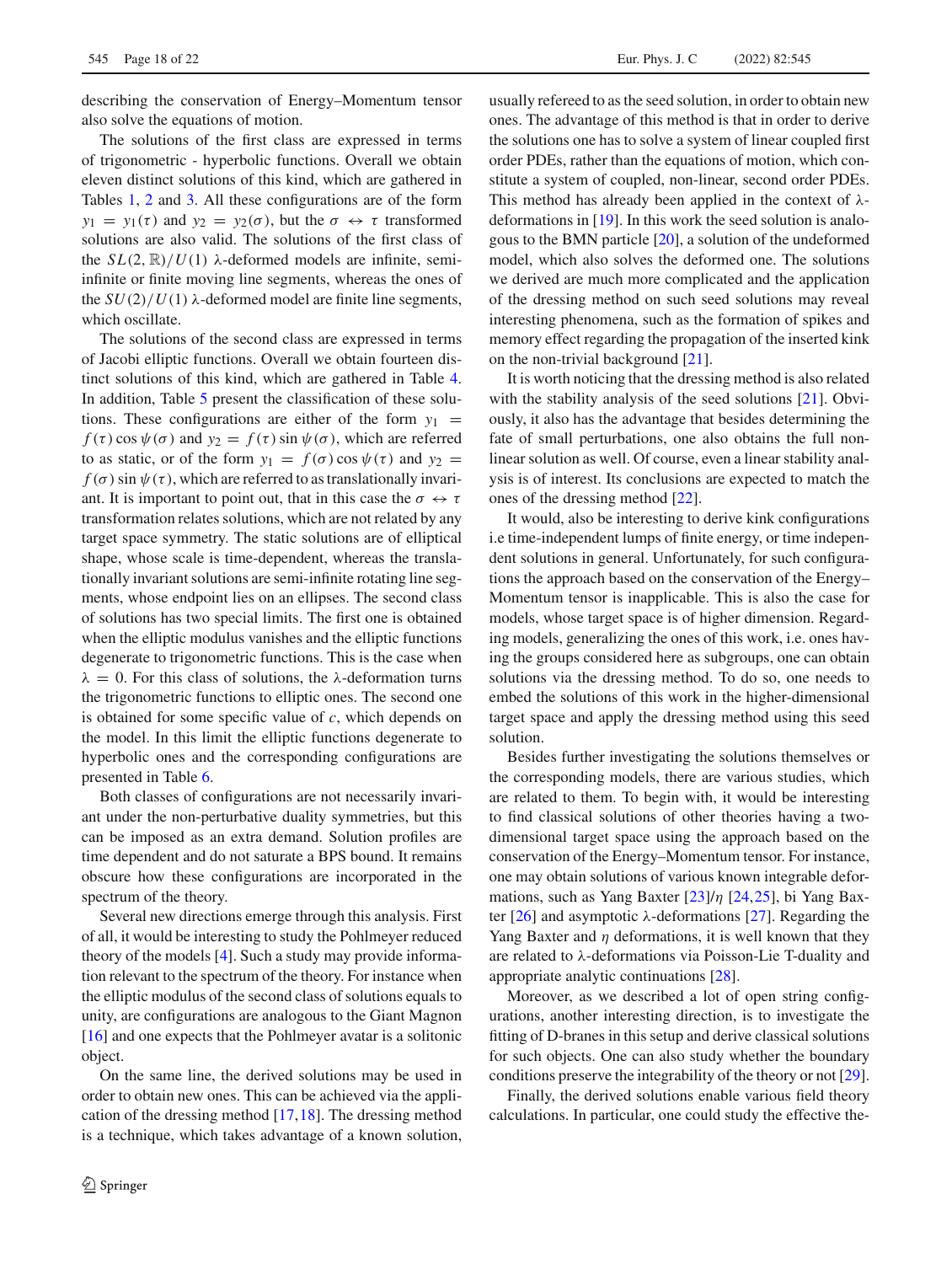ory related to a non-trivial classical solution and perform semi-classical quantization.

**Acknowledgements** The work of D. Katsinis was supported by FAPESP Grant 2021/01819-0. The authors want to thank Konstantinos Sfetsos, Konstantinos Siampos and George Georgiou for fruitful discussions and comments at several steps of the project.

**Data Availability Statement** This manuscript has no associated data or the data will not be deposited. [Authors' comment: We do not use any data in our work. All figures are plots of equations appearing in the manuscript.]

**Open Access** This article is licensed under a Creative Commons Attribution 4.0 International License, which permits use, sharing, adaptation, distribution and reproduction in any medium or format, as long as you give appropriate credit to the original author(s) and the source, provide a link to the Creative Commons licence, and indicate if changes were made. The images or other third party material in this article are included in the article's Creative Commons licence, unless indicated otherwise in a credit line to the material. If material is not included in the article's Creative Commons licence and your intended use is not permitted by statutory regulation or exceeds the permitted use, you will need to obtain permission directly from the copyright holder. To view a copy of this licence, visit [http://creativecomm](http://creativecommons.org/licenses/by/4.0/) [ons.org/licenses/by/4.0/.](http://creativecommons.org/licenses/by/4.0/) Funded by SCOAP3.

# **Appendix A: The parametrization of the 2nd class of solutions**

In this appendix we give some technical details on the second parametrization that we introduced in order to describe the models under study.

 $SL(2, \mathbb{R})/U(1)_V$  model Let us first discuss the case of the vectorially gauged  $SL(2, \mathbb{R})/U(1)$  model. Applying the change of variables  $(13)$ , the action  $(11)$  is written as

<span id="page-18-9"></span>
$$
S = \frac{k}{\pi} \int d^2 \sigma \left\{ \frac{1 - \lambda}{1 + \lambda} \left( \partial_+ \rho \partial_- \rho + \coth^2 \rho \partial_+ \phi \partial_- \phi \right) + \frac{4\lambda}{1 - \lambda^2} \left( \cos \phi \partial_+ \rho - \sin \phi \coth \rho \partial_+ \phi \right) \right\}.
$$
  
(cos  $\phi \partial_- \rho - \sin \phi \coth \rho \partial_- \phi$ ) \t(119)

With some work one can show that defining the new coordinates  $\chi$  and  $\psi$  as

$$
\chi(\rho,\phi) = \log \left[ \cosh \rho \sqrt{\frac{1-\lambda}{1+\lambda} + \frac{4\lambda}{1-\lambda^2} \cos^2 \phi} \right], \quad (120)
$$

$$
\psi(\rho,\phi) = \arctan\left[\frac{1-\lambda}{1+\lambda}\tan\phi\right].
$$
\n(121)

the action can be written in a conformally flat form, see [\(14\)](#page-2-5), where initially the dilaton is defined as

<span id="page-18-5"></span>
$$
e^{2\tilde{\Phi}} = \coth^2 \rho \left( \frac{1-\lambda}{1+\lambda} + \frac{4\lambda}{1-\lambda^2} \cos^2 \phi \right). \tag{122}
$$

Note that the square root in the definition of the  $\chi$  variable. Eq. [\(120\)](#page-18-1), should not worry us, because it is well defined for  $-1 < \lambda < 1$ , since

<span id="page-18-2"></span>
$$
\frac{1+|\lambda|}{1-|\lambda|} \ge \frac{1-\lambda}{1+\lambda} + \frac{4\lambda}{1-\lambda^2} \cos^2 \phi \ge \frac{1-|\lambda|}{1+|\lambda|}. \tag{123}
$$

Of course, the dilaton field has to be expressed in terms of the new variables  $(\chi, \psi)$ . To invert [\(120\)](#page-18-1) and [\(121\)](#page-18-0) we take advantage of the equation

<span id="page-18-6"></span>
$$
\frac{1-\lambda}{1+\lambda} + \frac{4\lambda}{1-\lambda^2} \cos^2 \phi = \left(\frac{1+\lambda}{1-\lambda} - \frac{4\lambda}{1-\lambda^2} \cos^2 \psi\right)^{-1},\tag{124}
$$

which is a direct consequence of [\(121\)](#page-18-0). Doing so, we obtain following expressions

<span id="page-18-7"></span><span id="page-18-4"></span>
$$
\rho(\chi, \psi) = \operatorname{arccosh}\left[e^{\chi} \sqrt{\frac{1+\lambda}{1-\lambda} - \frac{4\lambda}{1-\lambda^2} \cos^2 \psi}\right], \quad (125)
$$

$$
\phi(\psi) = \arctan\left[\frac{1+\lambda}{1-\lambda} \tan \psi\right]. \quad (126)
$$

It order to specify uniquely  $\psi$  in terms of  $\phi$  we choose

$$
\cos \psi = \frac{\cos \phi}{\sqrt{\left(\frac{1-\lambda}{1+\lambda}\right)^2 + \frac{4\lambda}{(1+\lambda)^2} \cos^2 \phi}},
$$

$$
\sin \psi = \frac{\frac{1-\lambda}{1+\lambda} \sin \phi}{\sqrt{\left(\frac{1-\lambda}{1+\lambda}\right)^2 + \frac{4\lambda}{(1+\lambda)^2} \cos^2 \phi}}.
$$
(127)

Taking into account [\(124\)](#page-18-6), the inverse transformation is

<span id="page-18-3"></span>
$$
\cos \phi = \frac{\cos \psi}{\sqrt{\left(\frac{1+\lambda}{1-\lambda}\right)^2 - \frac{4\lambda}{(1-\lambda)^2} \cos^2 \psi}},
$$

$$
\sin \phi = \frac{\frac{1+\lambda}{1-\lambda} \sin \psi}{\sqrt{\left(\frac{1+\lambda}{1-\lambda}\right)^2 - \frac{4\lambda}{(1-\lambda)^2} \cos^2 \psi}}.
$$
(128)

These definitions are common for all three models.

<span id="page-18-1"></span>In view of  $(123)$ , the quantity under the square root in Eq. [\(125\)](#page-18-4) is positive provided that  $\psi$  is a real function. Nevertheless, the validity of this equation requires

<span id="page-18-8"></span><span id="page-18-0"></span>
$$
e^{\chi} \sqrt{\frac{1+\lambda}{1-\lambda} - \frac{4\lambda}{1-\lambda^2} \cos^2 \psi} \ge 1.
$$
 (129)

This is a constraint that has to be imposed on the solutions. Implementing [\(125\)](#page-18-4) and [\(126\)](#page-18-7) on the dilaton profile [\(122\)](#page-18-5), we can finally express it in terms of  $\chi$  and  $\psi$  as

$$
e^{-2\tilde{\Phi}} = \frac{1+\lambda}{1-\lambda} - \frac{4\lambda}{1-\lambda^2} \cos^2 \psi - e^{-2\chi}.
$$
 (130)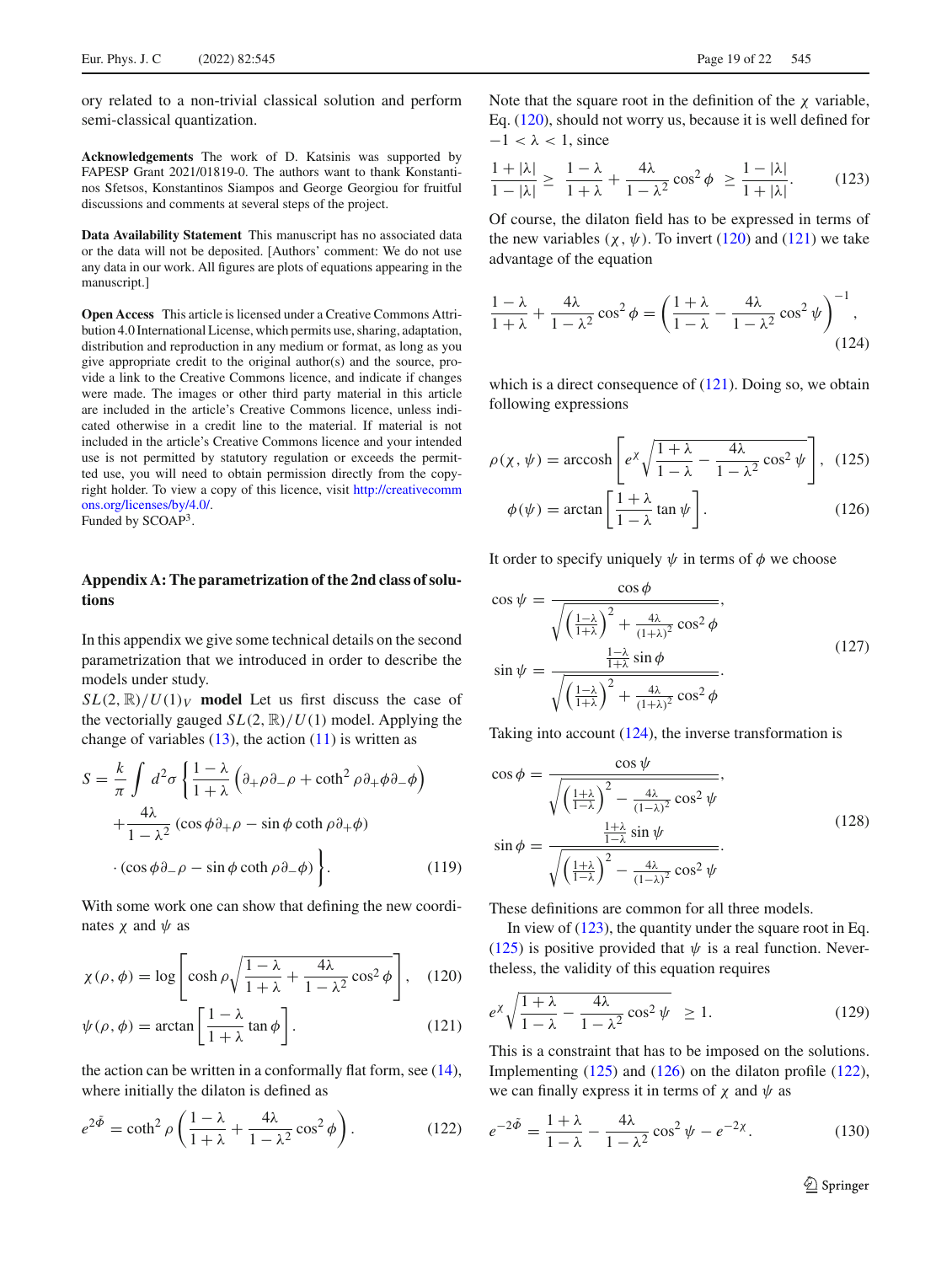Provided the inequality [\(129\)](#page-18-8) is satisfied, the dilaton  $\tilde{\Phi}$  is real valued as required.

## $SL(2, \mathbb{R})/U(1)$ <sub>*A*</sub> **model**

It is evident that the actions of the vectorially and axially gauged  $SL(2, \mathbb{R})/U(1)$  models are essentially related by the interchange sinh  $\rho \leftrightarrow \cosh \rho$ . This means that the action of the axially gauged model is provided by [\(119\)](#page-18-9) upon the substitution coth  $\rho \rightarrow \tanh \rho$ . Obviously the replacement discussed above, does not alter the definition of  $\psi$ , i.e. Eq. [\(121\)](#page-18-0), but the definition of  $\chi$  should be adjusted appropriately. Thus,  $\chi$  is given by

<span id="page-19-1"></span>
$$
\chi(\rho,\phi) = \log \left[ \sinh \rho \sqrt{\frac{1-\lambda}{1+\lambda} + \frac{4\lambda}{1-\lambda^2} \cos^2 \phi} \right].
$$
 (131)

Contrary to the case of vector gauging, the inverse transformation, namely

<span id="page-19-3"></span>
$$
\rho(\chi, \psi) = \operatorname{arcsinh}\left[e^{\chi} \sqrt{\frac{1+\lambda}{1-\lambda} - \frac{4\lambda}{1-\lambda^2} \cos^2 \psi}\right]
$$
(132)

is valid automatically and does not impose any constraint on the parameters. The first new entry here is the expression relating the fields  $\chi$  and  $\psi$  with the new dilaton field. Following the step of the previous case, the conformal factor is given in terms of  $\chi$  and  $\psi$  by

$$
e^{-2\tilde{\Phi}} = \frac{1+\lambda}{1-\lambda} - \frac{4\lambda}{1-\lambda^2} \cos^2 \psi + e^{-2\chi}.
$$
 (133)

*SU*(2)/*U*(1) **model**

Using the analytic continuation [\(10\)](#page-1-10), which relates the  $SU(2)/U(1)$  to the vectorially gauged  $SL(2, \mathbb{R})/U(1)$  in [\(119\)](#page-18-9), the action of the former reads

$$
S = \frac{k}{\pi} \int d^2 \sigma \left\{ \frac{1 - \lambda}{1 + \lambda} \left( \partial_+ \theta \partial_- \theta + \cot^2 \theta \partial_+ \phi \partial_- \phi \right) + \frac{4\lambda}{1 - \lambda^2} \left( \cos \phi \partial_+ \theta + \sin \phi \cot \theta \partial_+ \phi \right) \right.
$$
  
 
$$
\cdot \left( \cos \phi \partial_- \theta + \sin \phi \cot \theta \partial_- \phi \right) \Bigg\}.
$$
 (134)

The action can be written in the conformally flat form form [\(8\)](#page-1-6) using

$$
\chi(\theta,\phi) = \frac{1}{2}\log\left[\cos^2\theta\left(\frac{1-\lambda}{1+\lambda} + \frac{4\lambda}{1-\lambda^2}\cos^2\phi\right)\right],\tag{135}
$$

and  $(121)$ , while the new dilaton field is given by

$$
e^{-2\tilde{\Phi}} = e^{-2\chi} - \left(\frac{1+\lambda}{1-\lambda} - \frac{4\lambda}{1-\lambda^2}\cos^2\psi\right). \tag{136}
$$

Implementing [\(124\)](#page-18-6), one can show that  $\theta$  is given by

<span id="page-19-4"></span>
$$
\theta = \arccos\left(e^{\chi}\sqrt{\frac{1+\lambda}{1-\lambda} - \frac{4\lambda}{1-\lambda^2}\cos^2\psi}\right).
$$
 (137)

Actually, this equation determines the absolute value of  $\cos \theta$ . One should define  $\theta$ , so that it is continuous and smooth. The validity of this equation requires

$$
1 \ge e^{\chi} \sqrt{\frac{1+\lambda}{1-\lambda} - \frac{4\lambda}{1-\lambda^2} \cos^2 \psi} \ge -1.
$$
 (138)

This inequality guaranties that the dilaton is real valued.

#### **Appendix B: The Jacobi elliptic functions**

In this section we gather some properties of the Jacobi elliptic functions, which are relevant for this work. The fundamental object of Jacobi elliptic functions is the Jacobi amplitude am $(x|m)$ . Essentially, is generalizes the linear function  $f(x) = x$ . Using the Jacobi amplitude, one defines the elliptic sine and cosine as

$$
sn(x|m) = sin (am(x|m)), cn(x|m) = cos (am(x|m)).
$$
\n(139)

The Jacobi amplitude satisfies the differential equation

<span id="page-19-2"></span>
$$
\left(\frac{d}{dx}\mathrm{am}(x|m)\right)^2 = 1 - m\,\mathrm{sn}^2(x|m),\tag{140}
$$

where *m* is called the elliptic modulus. The second class of solutions is obtained using this equation.<sup>[11](#page-19-7)</sup> Trivially, it follows that

<span id="page-19-5"></span>
$$
am(x|0) = x.\t(141)
$$

Additionally, the Jacobi amplitude obeys

$$
am(0|m) = 0.\t(142)
$$

In this work, the elliptic modulus is always positive, so we set  $m = \kappa^2$ , where  $\kappa \in \mathbb{R}$ . Depending on whether  $0 < \kappa^2 < 1$ or  $1 < \kappa^2$  the Jacobi amplitude is either periodic or quasiperiodic function. In the special case  $\kappa^2 = 1$  it follows that

<span id="page-19-6"></span>
$$
am(x|1) = 2\arctan(e^x) - \frac{\pi}{2}.
$$
\n(143)

<span id="page-19-0"></span>The function is neither periodic nor quasi-periodic and interpolates monotonically from  $-\pi/2$  to  $\pi/2$ . This is the famous

$$
\left(\frac{d}{dx}\mathrm{am}(x|m)\right)^2 = 1 - m^2 \mathrm{sn}^2(x|m),
$$

<span id="page-19-7"></span> $\frac{11}{11}$  The reader should be aware that it is quite common to find this differential equations in the form

In this work we follow the conventions of Wolfram Mathematica.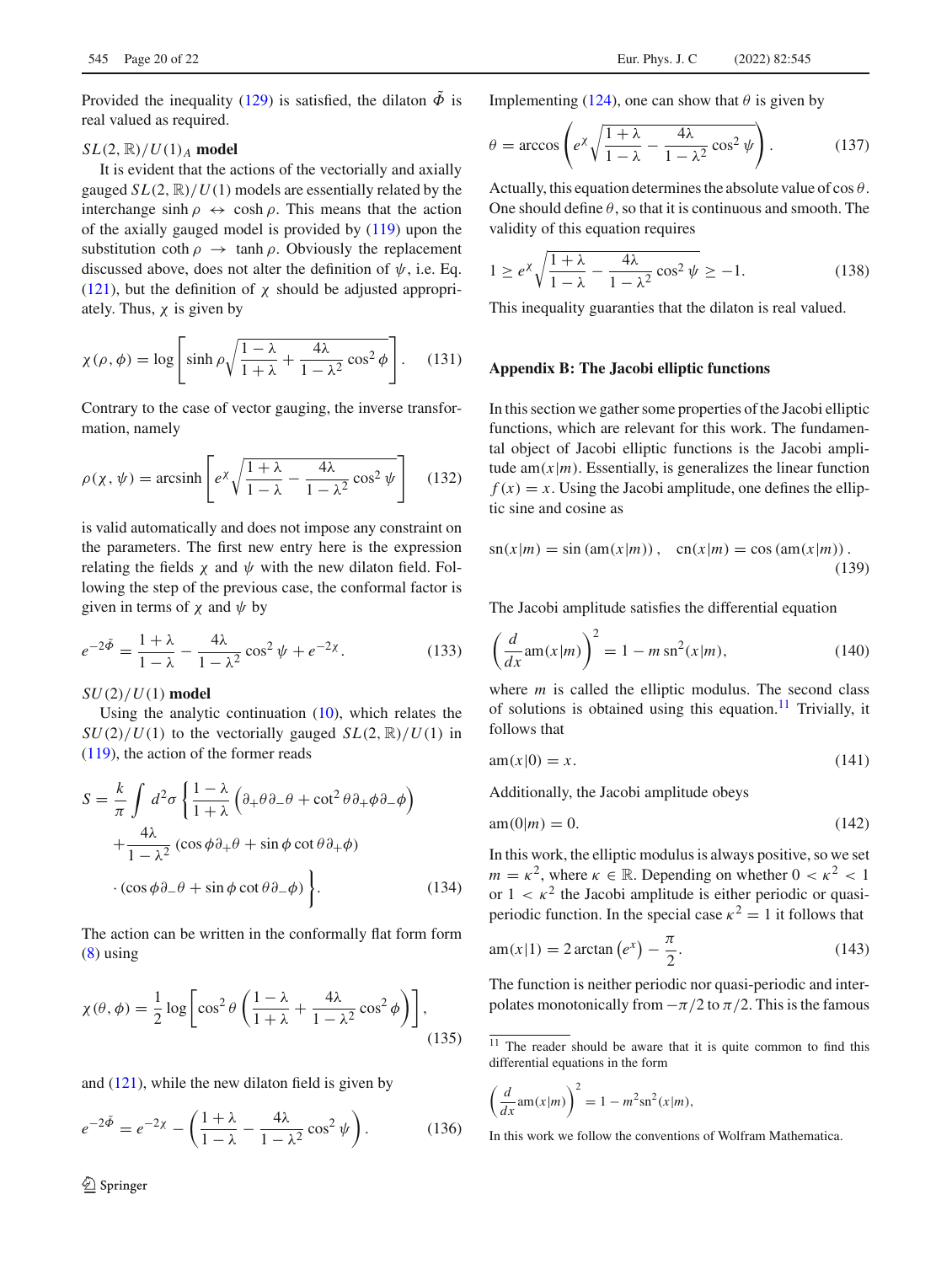

<span id="page-20-3"></span>**Fig. 8** The Jacobi amplitude for  $\kappa^2 = 1.25$  (left panel),  $\kappa^2 = 1$  (middle panel) and  $\kappa^2 = 0.95$  (right panel). The dashed horizontal lines on the left panel mark the extremal values of the function. These values are obtained periodically. On the contrary, on the middle panel, the extremal

kink of the sine-Gordon equation. In this case the elliptic functions degenerate to hyperbolic ones, namely

$$
sn(x|1) = tanh(x), cn(x|1) = sech(x).
$$
 (144)

In order to proceed, let us consider a simple pendulum. This physical system will reveal all features of the Jacobi amplitude. The energy conservation of the pendulum reads

$$
\frac{1}{2}\left(\frac{d\phi}{dt}\right)^2 + \omega^2 (1 - \cos\phi) = E.
$$
 (145)

The energy is normalized so that the (stable) equilibrium point  $\phi = 0$  corresponds to  $E = 0$ . Trivially, this equation assumes the form

$$
\frac{1}{2E} \left(\frac{d\phi}{dt}\right)^2 = 1 - \frac{2\omega^2}{E} \sin^2 \frac{\phi}{2},\tag{146}
$$

which is solved by

$$
\phi(t) = 2 \text{am} \left( \sqrt{\frac{E}{2}} (t - t_0) \Big| \frac{2\omega^2}{E} \right) \tag{147}
$$

If  $E < 2\omega^2$ , the pendulum oscillates between the angles  $-\phi_0$  and  $\phi_0$ , where  $\phi_0 = \arcsin\left(\sqrt{\frac{E}{2\omega^2}}\right)$ . This behaviour is general, if  $\kappa^2 > 1$ , the Jacobi amplitude is bounded. In particular, it follows that

<span id="page-20-4"></span>
$$
-\arcsin(1/\kappa) \le \operatorname{am}\left(x|\kappa^2\right) \le \arcsin(1/\kappa), \ \kappa \ge 1. \tag{148}
$$

If  $E > 2\omega^2$ , the motion of the pendulum is no longer oscillatory. The pendulum rotates, but its motion is modulated by the gravitational force. On average the angle grows linearly with time. Of course, as the energy grows, the modulation becomes less significant. Finally, if  $E = 2\omega^2$  the motion of the pendulum is aperiodic. Starting from the unstable equilibrium point  $\phi = -\pi$ , after an infinite amount of time, the pendulum reaches the unstable equilibrium point  $\phi = \pi$ . In the main text, solutions corresponding to  $\kappa^2 > 1$  are referred to

values are obtained asymptotically. Finally, the dashed blue line of the right panel is the average value of the function over a large number of periods. The plots on the left and right panel clearly show the periodic and quasi-periodic behaviour of the function, respectively

as oscillating, whereas solutions corresponding  $0 < \kappa^2 < 1$ as rotating.

Elliptic functions are doubly periodic on the complex plane. The elliptic functions appearing in the solutions derived in this work have one real and one imaginary period. These periods form a lattice on the complex plane. Denoting the real half-period as  $\omega_1$ , it turns out that

<span id="page-20-2"></span>
$$
\omega_1 = \begin{cases} K(\kappa^2), & 0 \le \kappa^2 \le 1 \\ \frac{K(\kappa^{-2})}{\kappa}, & 1 \le \kappa^2 \end{cases}
$$
 (149)

where  $K(m)$  is the complete elliptic integral of the first kind, defined as

$$
K(m) = \int_0^{\pi/2} \frac{d\phi}{\sqrt{1 - m \sin^2 \phi}}.
$$
 (150)

If  $\kappa^2 = 1$  the real period diverges. The first case of [\(149\)](#page-20-2) is the usual definition of the real period, whereas the second one follows from the properties of the complete elliptic integral and corresponds to a modular transformation on the complex plane. Using the above definition, the quasi-periodicity and periodicity of the Jacobi amplitude reads:

$$
\operatorname{am}\left(x + 2\omega_1|\kappa^2\right) = \operatorname{am}\left(x|\kappa^2\right) + \pi, \quad 0 \le \kappa^2 \le 1, \quad (151)
$$

$$
am\left(x + 4\omega_1|\kappa^2\right) = am\left(x|\kappa^2\right), \quad 1 \le \kappa^2. \tag{152}
$$

Figure [8](#page-20-3) depicts examples of the different kinds of behaviour of the Jacobi amplitude.

## **References**

- <span id="page-20-0"></span>1. S. Coleman, *Aspects of Symmetry: Selected Erice Lectures* (Cambridge University Press, Cambridge, 1985). [https://doi.org/10.](https://doi.org/10.1017/CBO9780511565045) [1017/CBO9780511565045](https://doi.org/10.1017/CBO9780511565045)
- <span id="page-20-1"></span>2. D. Tong, TASI lectures on solitons: instantons, monopoles, vortices and kinks, in *Theoretical Advanced Study Institute in Elementary Particle Physics: Many Dimensions of String Theory* (2005)